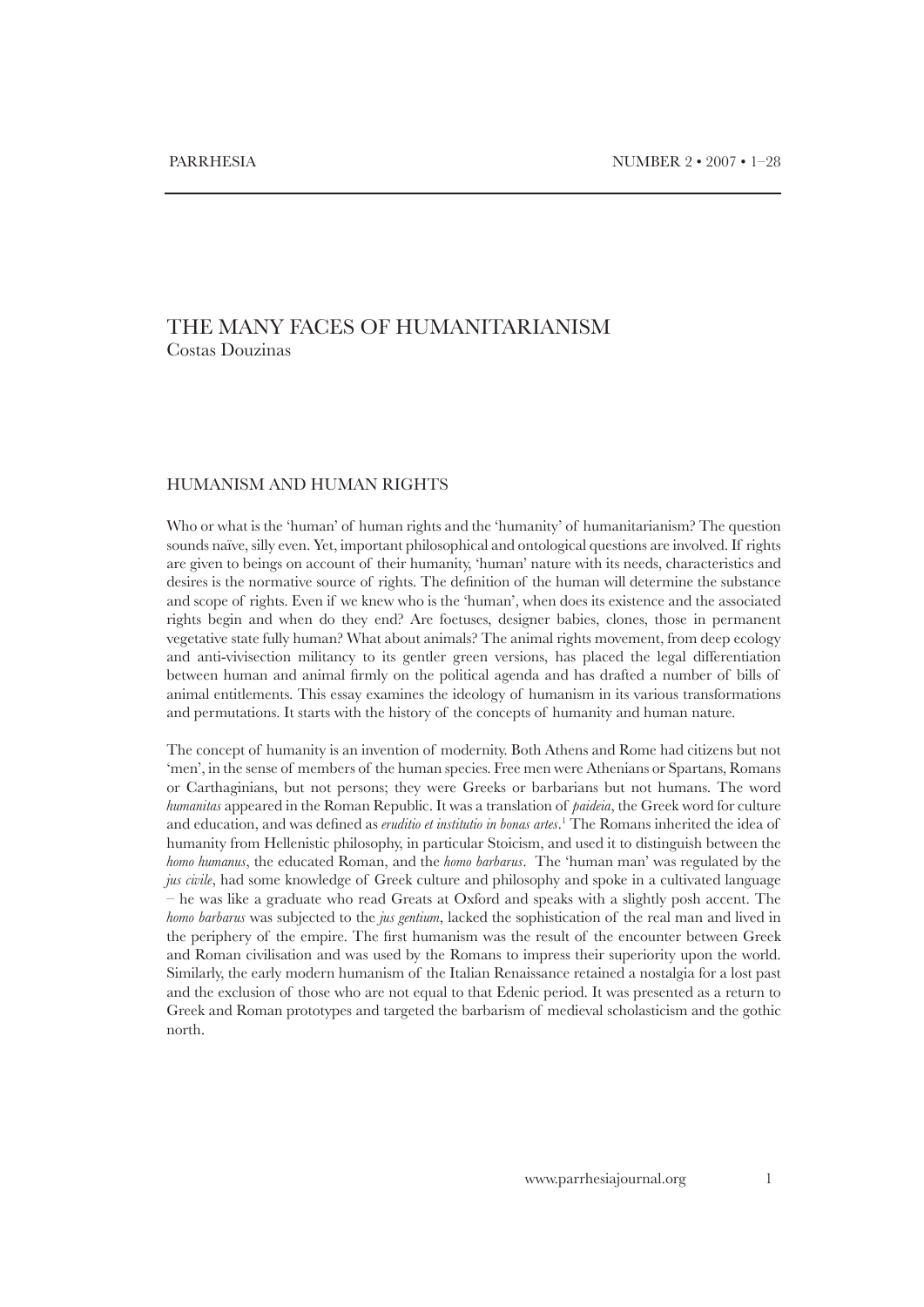A different conception of *humanitas* emerged in Christian theology, superbly captured in the Pauline statement that there is no Greek or Jew, free man or slave. All men are equally part of spiritual humanity, which is juxtaposed to the deity and the inanimate world of nature. They can all be saved through God's plan of salvation. Universal equality—albeit of a spiritual character—a concept unknown to the classics, entered the world stage. But the religious grounding of humanity was undermined by the liberal political philosophies of the 18th century. The foundation of humanity was transferred from God to (human) nature, initially perceived in a deistic and today a scientific manner. By the end of the 18th century, the concept of 'man' came into existence and soon became the absolute and inalienable value around which the whole world revolved. Humanity, man as species existence, entered the historical stage as the peculiar combination of classical and Christian metaphysics.

For humanism, there is a universal essence of man and this essence is the attribute of each individual who is the real subject.<sup>2</sup> Michael Ignatieff is typical when he writes that 'our species is one, and each of the individuals who compose it is entitles to equal moral consideration.<sup>33</sup> As species existence, man appears without differentiation or distinction in his nakedness and simplicity, united with all others in an empty nature deprived of substantive characteristics except for his free will, reason and soul—the universal elements of human essence. This is the man of the rights of man, someone without history, desires or needs, an abstraction that has as little humanity as possible, since he has jettisoned all those traits and qualities that build human identity. If according to Heidegger, subjectivity is the metaphysical principle of modernity, it is legal personality, the 'man' of the rights of man the subject of rights who exemplifies and drives the new epoch. A minimum of humanity is what allows man to claim autonomy, moral responsibility and legal subjectivity.

The idea that the essence of humanity is to be found in a human cipher lacking the characteristics which make each person a unique being is bizarre. It is still the dominant ideology of liberalism. Francis Fukuyama recently repeated the 18th century orthodoxies in the context of genetic engineering. '[W]hen we strip all of a person's contingent and accidental characteristics away, there remains some essential human quality underneath that is worthy of a certain minimal level of respect – call it Factor X. Skin, color, looks, social class and wealth, gender, cultural background, and even one's natural talents are all accidents of birth relegated to the class of nonessential characteristics…But in the political realm we are required to respect people equally on the basis of their possession of Factor X.'4 For Fukuyama, the differences that create our identity are superficial and accidental, contingent characteristics of no major importance. In this, he repeats Rawls's claim that the principles of justice can only be agreed by people who have no knowledge of their specific talents, needs and desires, which are concealed under a veil of ignorance.<sup>5</sup> But unlike Rawls and Habermas who discover the elusive factor defining the essence of humanity in transcendental characteristics and species ethics, Fukuyama seeks it in our genetic inheritance. We may all be different, but behind the accidental idiosyncrasies a universal equivalence lurks, a certain je ne sais quoi which endows us with our human dignity.

Yet, if we look at the empirical person who enjoys the 'rights of man', he is and remains a 'man all too man' — a well-off citizen, a heterosexual, white, urban male. This man of rights condenses in his identity the abstract dignity of humanity and the real prerogatives of belonging to the community of the powerful. In other words, the accidental surface differences of race, colour, gender, ethnicity have been consistently defined as inequalities supporting the domination of some and subjection of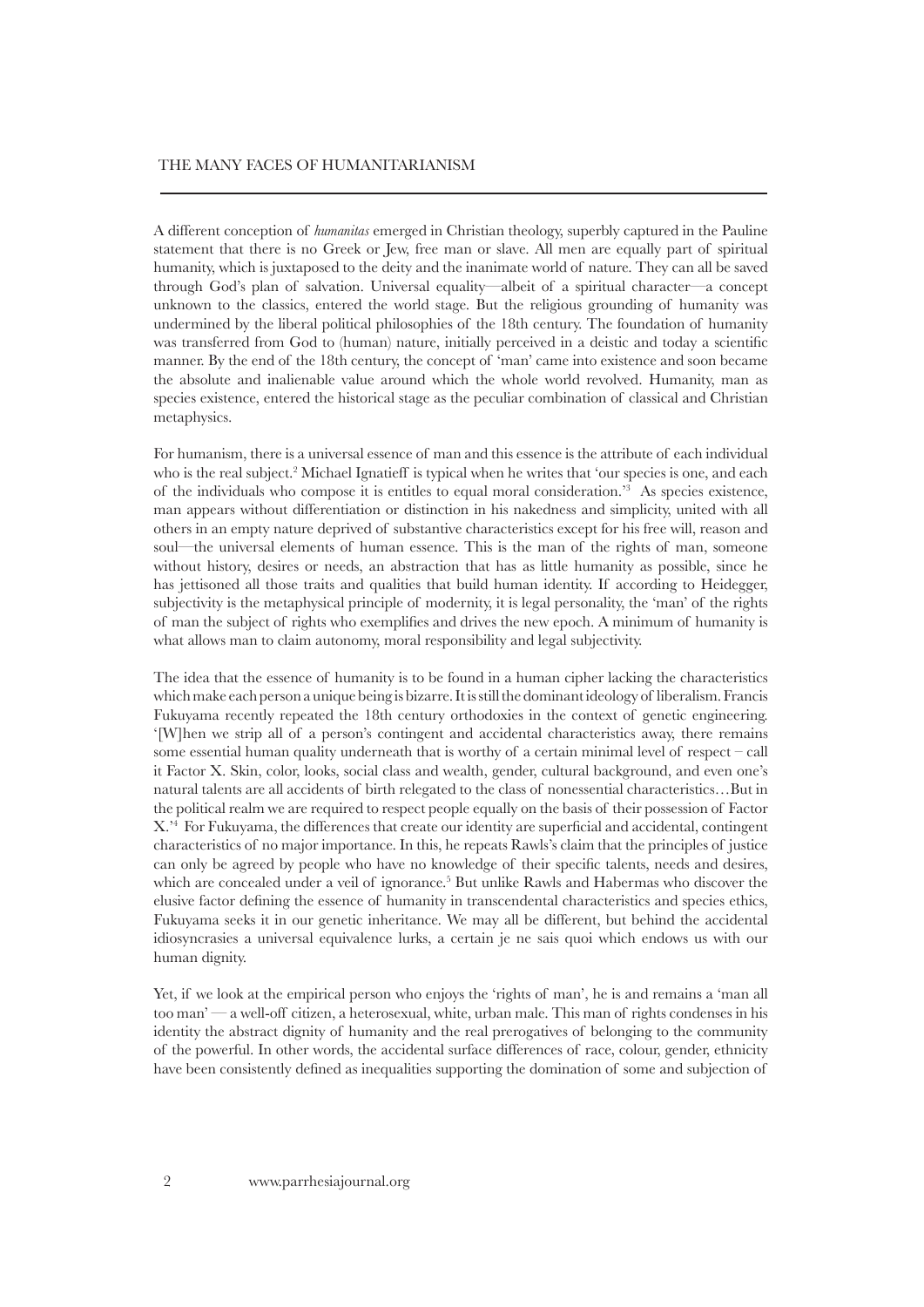others, despite the common underlying factor X. One could write the history of human rights as the ongoing and always failing struggle to close the gap between the abstract man and the concrete citizen; to add flesh, blood and sex to the pale outline of the 'human'. The persistence throughout history of barbarians, inhuman humans, the 'vermin', 'dogs' and 'cockroaches' of our older and more recent concentration camps, such as Guatanamo Bay and Abu Ghraib, the potential of world annihilation by humanity's creations as well as recent developments in genetic technology and robotics indicate that no definition of humanity and is definite nor conclusive. Humanity's mastery, like God's omnipotence, includes the ability to redefine who or what counts as human and even to destroy itself. From Aristotle's slaves to designer babies, clones and cyborgs, the boundaries of humanity have been shifting. What history has taught us is that there is nothing sacred about any definition of humanity and nothing eternal about its scope. No common 'factor X' exists.

The meaning of humanity, as the ground normative source, is fought over today by the universalists and relativists, the two more prominent expressions of postmodern humanism. The universalist claims that cultural values and moral norms should pass a test of universal applicability and logical consistency and often concludes that if there is one moral truth but many errors, it is incumbent upon its agents to impose it on others. The relativists and the communitarians (since relativism is a meta-ethical position) start from the obvious observation that values are context-bound and try to impose them on those who disagree with the oppressiveness of tradition. In Kosovo, Serbs massacred in the name of threatened community (the Serb nation should keep Kosovo its 'cradle' in perpetuity and oppress Albanians who lived there in a large majority). The allies bombed in the name of threatened humanity and in support of universal rights, even though the link between the rights of Kosovar Albanians and the bombing of civilians in Belgrade is not immediately apparent. Both positions, when they define the meaning and value of humanity fully and without remainder find everything that resists them expendable. They exemplify, perhaps in different ways, the contemporary metaphysical urge: they have made an axiomatic decision as to what constitutes the essence of humanity and follow it with a stubborn disregard for opposing arguments.

The individualism of universal principles forgets that every person is a world and comes into existence in common with others, that we are all in community. Being in common is an integral part of being self: self is exposed to the other, it is posed in exteriority, the other is part of the intimacy of self. Before me comes the (m)other. I am I because the other and language has called me 'you', 'Costas'. My face is always exposed to others, always turned toward an other and faced by him or her never facing myself. On the other hand, being in community with others is the opposite of the communitarian common being or belonging to an essential community. Most communitarians define community through the commonality of tradition, history and culture, the various past crystallisations whose inescapable weight determines present possibilities. The essence of the communitarian community is often to compel or 'allow' people to find their 'essence', common 'humanity' now defined as the spirit of tradition, or the nation, religion, the people, the leader. We have to follow traditional values and exclude what is alien and other. Community as communion accepts human rights only to the extent that they help submerge the I into the We, all the way till death, the point of 'absolute communion' with dead tradition.<sup>6</sup>

If we abandon the essentialism of humanity, human rights appear as highly artificial constructs, a historical accident of European intellectual and political history. The concept of rights belongs to the symbolic order of language and law, which determines their scope and reach with scant regard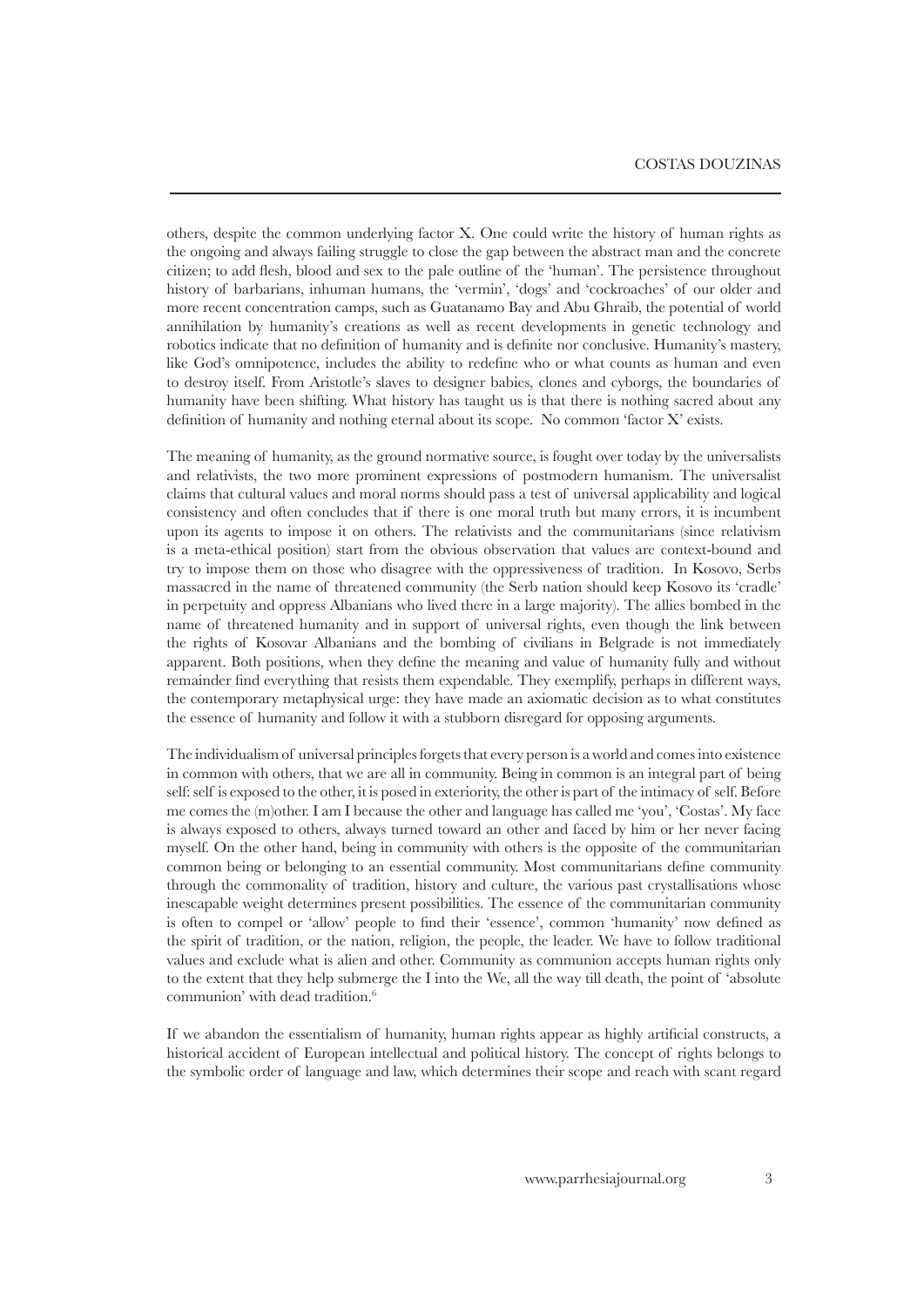for ontologically solid categories, like those of man, human nature or dignity. The 'human' of rights or the 'humanity' of humanitarianism can be called a 'floating signifier'. As a signifier, it is just a word, a discursive element, neither automatically nor necessarily linked to any particular signified or meaning. On the contrary, the word 'human' is empty of all meaning and can be attached to an infinite number of signifieds. As a result, it cannot be fully and finally pinned down to any particular conception because it transcends and overdetermines them all.7 But the 'humanity' of human rights is not just an empty signifier; it carries an enormous symbolic capital, a surplus of value and dignity endowed by the revolutions and the declarations and augmented by every new struggle that adopts the rhetoric of human rights. This symbolic excess turns the 'human' into a floating signifier, into something that combatants in political, social and legal struggles want to co-opt to their cause, and explains its importance for political campaigns.

From a semiotic perspective, rights do not refer to things or other material entities in the world but are pure combinations of legal and linguistic signs, words and images, symbols and fantasies. No person, thing or relation is in principle closed to the logic of rights. Any entity open to semiotic substitution can become the subject or object of rights; any right can be extended to new areas and persons, or, conversely, withdrawn from existing ones. Civil and political rights have been extended to social and economic rights, and then to rights in culture and the environment. Individual rights have been supplemented by group, national or animal rights. The Spanish MP Francisco Garido recently moved a resolution to create human rights for great apes, the animals genetically closest to humans.<sup>8</sup> The right to free speech or to annual holidays can be accompanied by a right to love, to party or to have back episodes of Star Trek shown daily. Or, as a British minister put it, we all have a human right to properly functioning kitchen appliances. If something can be put into language, it may acquire rights and can certainly become the object of rights.

The only limits to the ceaseless expansion or contraction of rights are conventional: the effectiveness of political struggles and the limited and limiting logic of the law. Human rights struggles are symbolic and political: their immediate battleground is the meaning of words, such as 'difference' and 'similarity' or 'equality' and 'otherness', but if successful, they have ontological consequences — they radically change the constitution of the legal subject and affect peoples' lives. A refugee whose claim to enter the recipient country has been constructed in human rights terms is a more privileged subject – more 'human' - than someone else, whose claim is seen as simply economic turning him into a 'bogus' subject. Similarly, the claim of gay and lesbians to be admitted to the army has a greater chance of success if presented as a rights-claim about discrimination than if it attacks the irrationality of the exclusion on administrative law grounds.9 Its success has wider repercussions than the protection of army employment. The claimants' position changes as a result, their identity becomes fuller and more nuanced through the official recognition of their sexuality. If we accept the psychoanalytic insight that people have no essential identities outside of those constructed in symbolic discourses and practices,10 a key aim of politics and of law is to fix meanings and to close identities by making the contingent, historical links between signifiers and signifieds permanent and necessary. But such attempts can succeed only partially because the work of desire never stops. If human rights are the cause and effect of desire, they do not belong to humans; human rights construct humans.<sup>11</sup>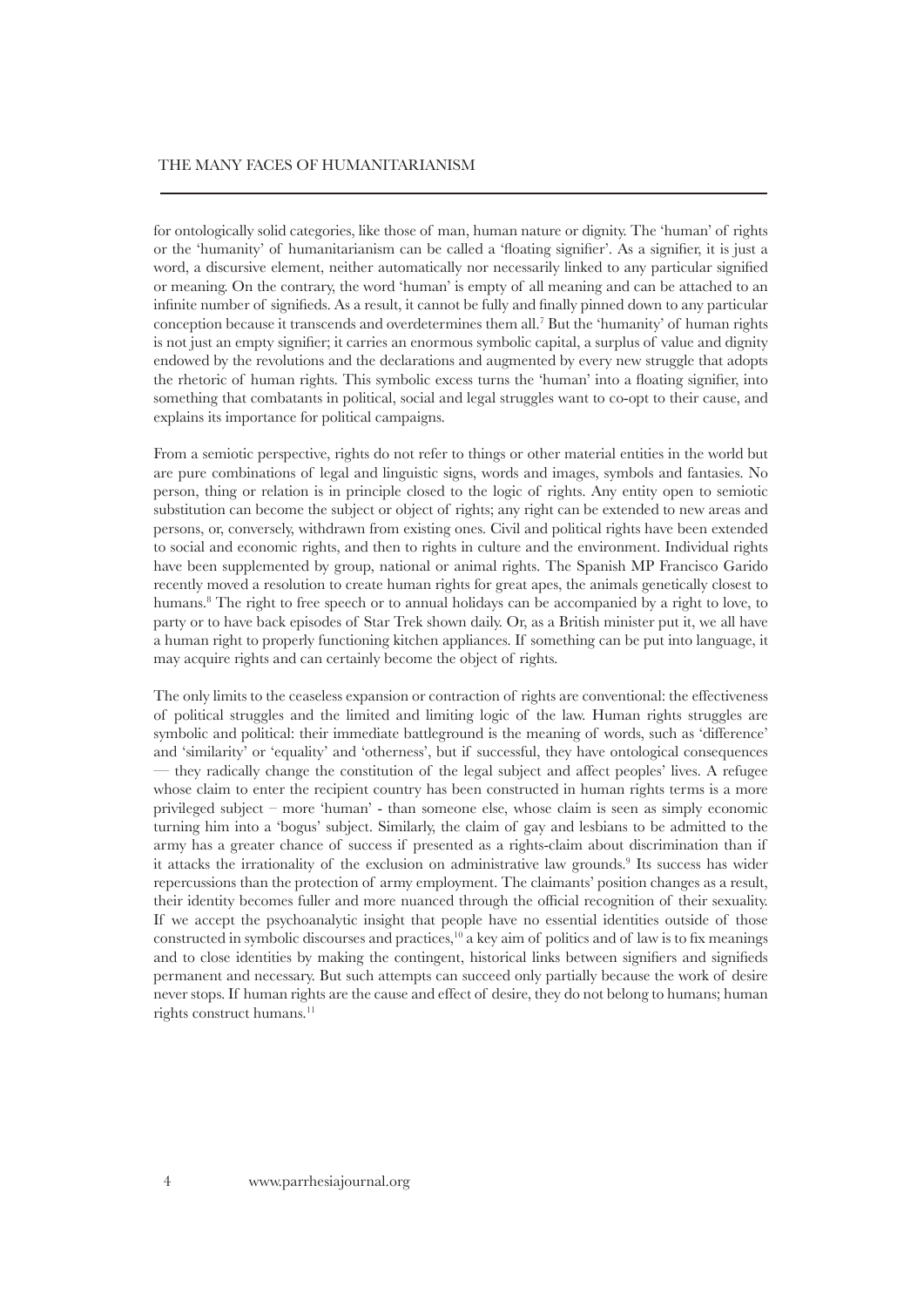We can conclude that 'humanity' cannot act as the *a priori* normative source and is mute in the matter of legal and moral rules. Humanity is not a property shared, it has no foundation and no ends, it is the definition of groundlessness. It is discernible in the incessant surprising of the human condition and its exposure to an undecided open future. Its function lies not in a philosophical essence but in its non-essence, in the endless process of redefinition and the continuous but impossible attempt to escape fate and external determination. In this ontology, what links me to the other is not common membership of humanity, common ethnicity or even common citizenship. Each one is a unique world, the point of knotting of singular memories, desires, fantasies, needs, planned and random encounters. This infinite and ever changing set of events, people and thoughts is unrepeated and unrepeatable, unique for each of us like our face, unexpected and surprising like a coup de foudre. Each one is unique but this uniqueness is always created with others, the other is part of me and I am part of the other. But my being - always a being together - is on the move, created and recreated in the infinite number of encounters with the unique worlds of other singular beings. This is the ontology of the cosmopolitanism to come.

Humanity has no intrinsic normative value. It is continuously mobilised however in political, military and, recently, humanitarian campaigns. Humanitarianism started its career as a limited regulation of war but has now expanded and affects all aspects of culture and politics. The next part examines the military humanitarianism of our recent wars while the last will explore the effects of humanitarianism on the citizens of the Western world.

#### MILITARY HUMANITARIANISM

The humanitarian movement started in the 19th century. According to received opinion, the key event was the foundation of the International Committee of the Red Cross by Jean-Henri Dunant, in 1859, after he witnessed the widespread slaughter of combatants at the battle of Solferino between France and Austria. Dunant spearheaded the adoption of the Geneva Convention of 1864 under which governments agreed to allow access to battlefields for neutral field hospitals, ambulances and medical staff. By WWI, the Red Cross had established itself as the largest humanitarian organisation responsible for monitoring the Geneva Conventions, which codified the laws of war and established rules for the humane treatment of prisoners of war. Traditional humanitarian law is the body of international law, which attempts to regulate the use of force during armed conflict, the modern version of the *jus in bello*. Its core principles have developed from just war theory and are rather basic and broad: the use of force must be a last resort; a distinction must be maintained during hostilities between military personnel and civilians; all efforts must be made to minimise non-combatant casualties; finally, the use of force must be proportional to its objective.

A less technical use of the term humanitarianism refers to the efforts by organisations and governments to alleviate mass suffering after major natural catastrophes and to aid populations caught in war or civil strife. Combining both types of humanitarianism and enjoying the strongest reputation, the Red Cross adopted, in 1965, seven fundamental principles which became the rule-book of humanitarian action: humanity, impartiality, neutrality, independence, voluntary service, unity and universality. The main characteristic of the Red Cross and of humanitarianism more generally was supposed to be, as these principles indicate, its non-political character and its neutrality towards the protagonists of wars and natural disasters. Other charities and Non-Governmental Organisations (NGOs) such as Oxfam, Save the Children and Christian Aid adopted the same non-political posture. Amnesty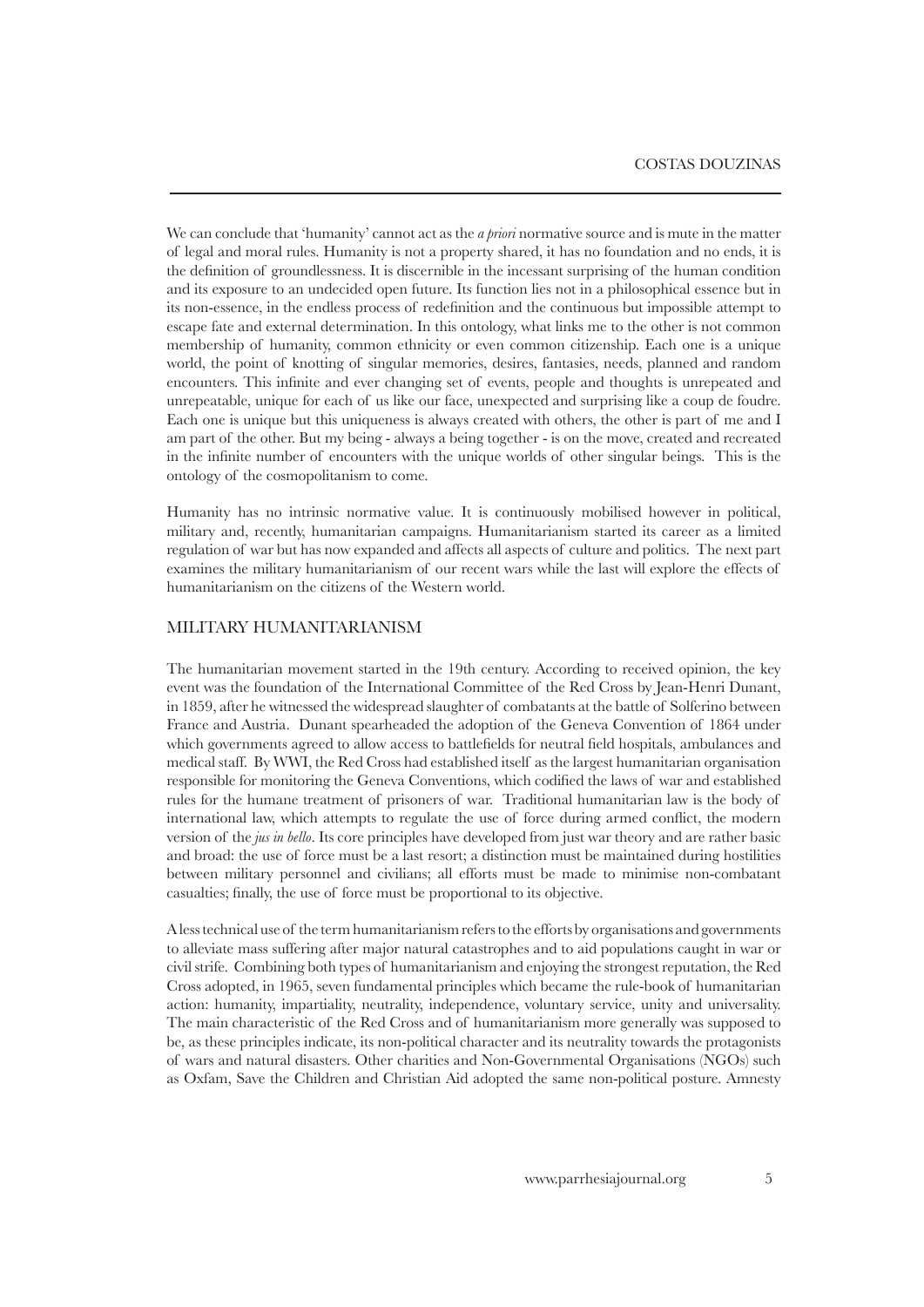International, for example, campaigned for prisoners of conscience without regard for their political views.

Early humanitarianism did not make distinctions between good and bad wars, just and unjust causes or, even, between aggressors and innocents. It was committed to the direct and immediate reduction of human suffering through the protection of prisoners of war and civilians involved in conflict or through famine relief and medical aid. As interest in development and human rights grew in the 1970s and 1980s, NGOs adopted these concerns and promoted policies of popular appeal. A high point of NGO humanitarianism was the Live Aid campaign in 1984-5 to raise funds for relief of the Ethiopian famine. Carried out in the face of governmental indifference, humanitarian aid had few political conditions attached and avoided association with western foreign or defence objectives. Indeed up to 1989, the division between state-led development aid with strategic ends and ideological priorities and politically neutral needs-based humanitariarism was clear.

But this clear distinction has been blurred after the end of the Cold War. The roots of the new humanitarianism lie in the growing western involvement in the internal affairs of the developing world and the use of economic sanctions and force for humanitarian purposes. The move beyond the aims of saving lives and reducing suffering to the more muscular recent humanitarianism has two strands. The first grew out of conflict situations. It extended involvement from the provision of immediate assistance to victims to a commitment to solidarity and advocacy and a concern for the long-term protection and security of groups at risk. The second strand, which deals with national catastrophes such as famines, droughts or the recent tsunami, expressed an interest in the long-term development of poor countries beyond the failing aid policies of governments. This broader and deeper humanitarianism was obliged to make strategic choices about aims to be prioritised and groups to be assisted. Once the neutrality principle was broken, the road was opened, in the 1990s, for various NGOs to advocate Western military intervention for humanitarian purposes.

This politicisation of aid work is in conflict with the apolitical profile on which the public appreciation for NGOs depends. As a result, NGOs have become extremely concerned to re-assert their traditional neutrality and non-political reputation. One way of reconciling conflicting priorities and justifying policy choices was to present them in the language of morality and ethics instead of that of politics. Human rights have become the preferred vocabulary of this new type of humanitarianism and are often used to disguise complex and contentious decisions. In some conflicts, the justice of the cause is clear; in most, it is not. The blurring of the line dividing human rights and humanitarianism has led to disturbing consequences. Some policies and regulatory regimes have been translated into the language of rights, others have not. The treatments of war prisoners, for example, has been largely displaced from the international law language of regulation and limits on state action into that of prisoners' rights. The effects of this change are evident in the American assertion that the Guatanamo Bay prisoners have no rights because they are evil murderers and a threat to western security. This is a clear violation of the Geneva Conventions but can be justified in the language of human rights. Human rights with their principles and counter-principles and their concern to create an equilibrium of entitlements are much easier to manipulate than clear proscriptions of state action.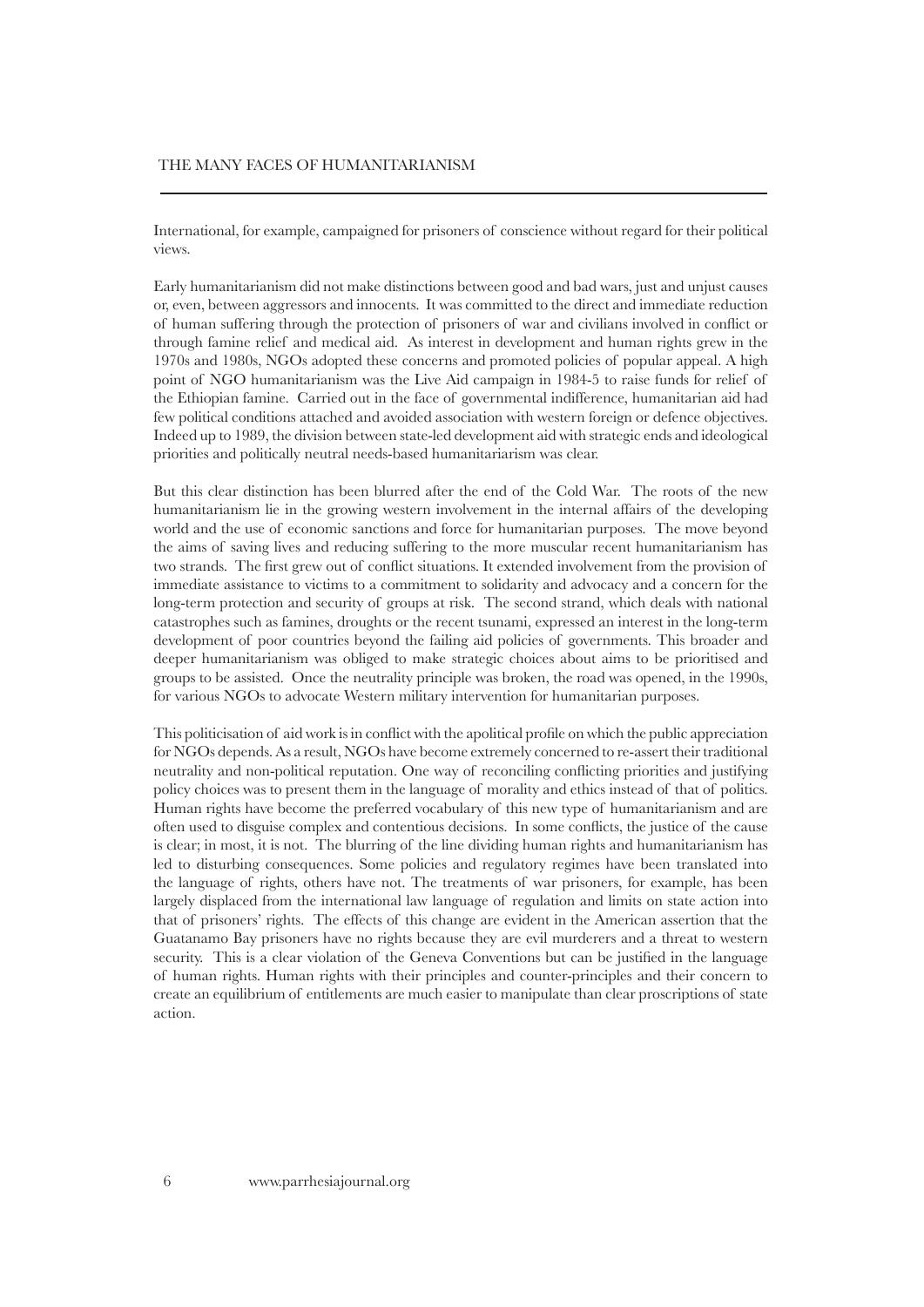The emphasis placed by the British government on the protection of the rights of the majority from terrorism, after the July 2005 London bombings, is consistent with human rights legislation. Most substantive rights under the European Convention on Human Rights can be limited or restricted in the interests of national security or for the protection of the rights of others. When national security becomes human security, when 'the others' are defined as anyone who may be affected by a terrorist act (potentially everyone), there is very little these overbroad qualifications disallow. In this sense, the annoyance of the British government with judges, who found detention without trial and the control orders imposed on terrorist suspects in violation of human rights, was justified. As the scope of the human rights language expands and most political and social claims and counter-claims are expressed in it, the protection afforded by clearly formulated prohibitions of international law becomes weakened. When everything becomes actually or potentially a right, nothing attracts the full or special protection of a superior or absolute right.

These developments have led to the convergence between humanitarian work and governmental rhetoric and policies. As David Kennedy, an influential Harvard international lawyer, has recently argued, contemporary humanitarianism is no longer the cry of dissidents, campaigners and protesters but a common vocabulary that brings together the government, the army and erstwhile radicals and human rights activists.<sup>12</sup> The dissidents have stopped marching and protesting. Instead they have become bit players in governmental policy-making and even in military planning. Kennedy approves this development and reserves his strongest criticisms for the remaining radicals, idealists and activists. The indictment is long: radical humanitarians believe in abstract generalisations, they do not accept responsibility for the long-term consequences of their actions and are happy to criticise governments from the margins; unlike governments and policy-makers, they do not carry out costbenefit analyses of their activities; their commitment to broad principles of improving humanity to be carried out through constitutional reform, legal measures and institution-building blinds them both to the inadequacy of the tools and the adverse effects of their activities; they see themselves as outsiders and avert their eyes from power generally and their own power specifically.<sup>13</sup> Kennedy concludes that humanitarians believe hubristically that history will progress through the adoption of their principles and recipes. These 'do-gooder' relics of a previous era judge power extrinsically 'from religious conviction, natural right, positive law' and pathetically try to preserve their 'ethical vision'.

But this has been changing. Since at least the end of the Cold War 'many humanitarian voices have become more comfortable speaking about the completion of their realist project.'14 People who have spent a lifetime feeling marginal to power often find it difficult to imagine that they could inherit the earth in quite this way. They have been admitted into the corridors and back rooms of power and this unnatural coupling paves the way for the future. This development may be shocking news to Amnesty International members stuffing envelopes to support political prisoners. There is ample evidence to support it however. Colin Powell stated before the Afghanistan war that "'NGOs are such a force multiplier for us, such an important part of our combat team… [We are] all committed to the same, singular purpose to help humankind…" We share the same values and objectives so let us combine forces' on the side of civilisation.15 Before the Iraq war, aid organisations were offered grants by the American government to join the coalition. They had to show attachment to American moral values and concern for civilians. The Red Cross and Oxfam argued against that war, rightly anticipating a humanitarian catastrophe, while the Médecins Sans Frontières, an organisation that campaigned actively for the Kosovo war, remained neutral. Bernard Kouchner, its founder, has been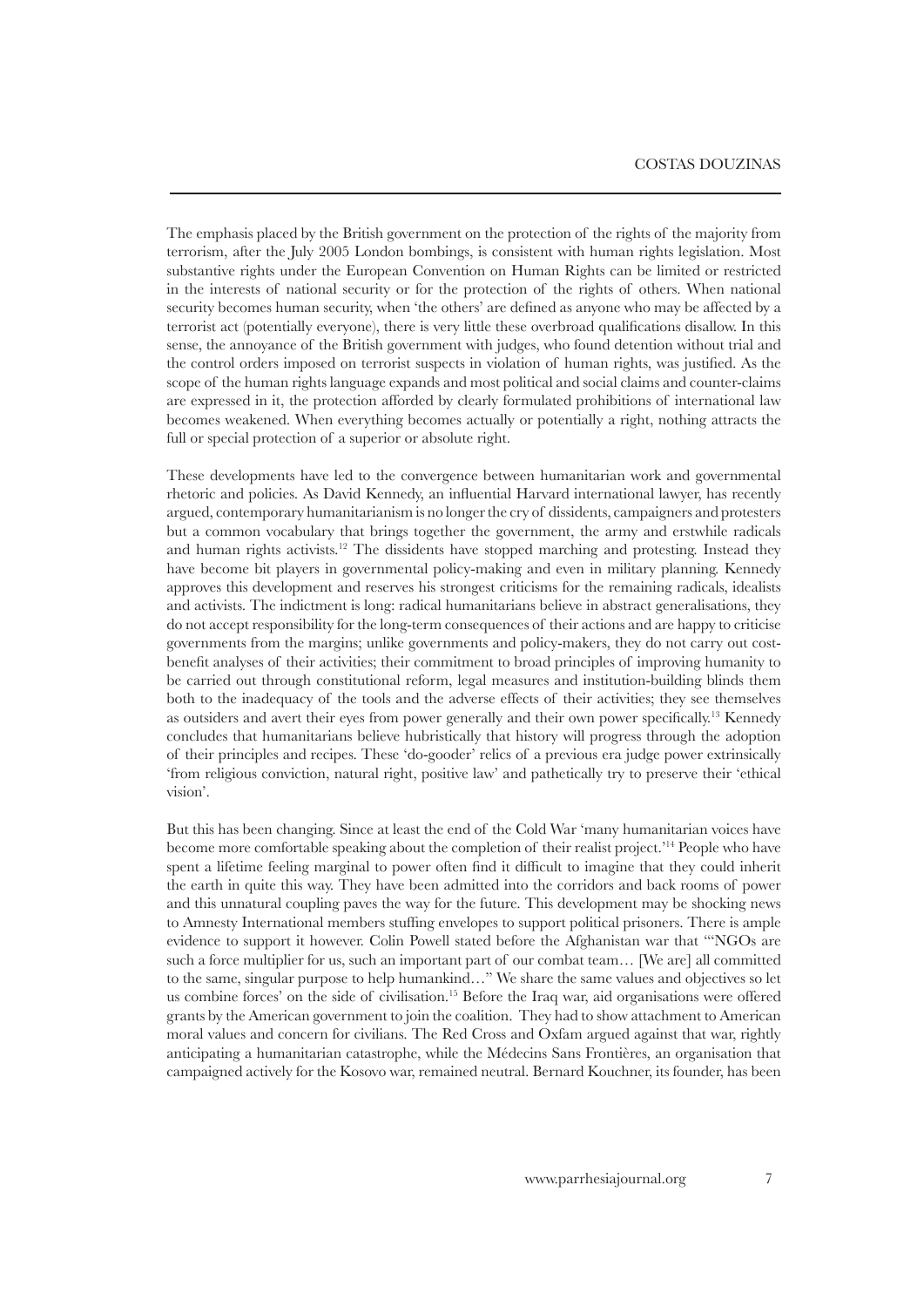credited with coining the term droit d'ingérance humanitaire and became the UN appointed viceroy of Kosovo.

Most NGOs however accepted government funding and joined the war effort. They became subcontractors competing with private companies for market share. As the USAID director put it, NGOs under US contracts 'are an arm of the US government and should do a better job highlighting their ties to the Bush admin if they want to continue receiving money.'16 The head of programmes for the US Agency of International Development in Afghanistan agreed: 'We're not here because of the drought and the famine and the condition of women. We're here because of 9/11. We're here because of Osama bin Laden.'17 Aid NGOs now work with the military in postconflict zones assuming responsibility as public service subcontractors for the provision of health and education. Humanitarian governance is 'imperial because it requires imperial means: garrison of troops and foreign civilian administrators, and because it serves imperial interests.'18 As a result of the perception that NGOs are no longer impartial, aid officers have been under continuously attack in Afghanistan where 'the humanitarian emblems designed to protect them now identify than as legitimate targets'19 while international NGOs have largely pulled out of Iraq after lethal attacks on the UN compound, the Red Cross headquarters and NGO officers. Michael Hardt and Antonio Negri compare NGOs with the Dominicans and the Jesuits of colonialism, arguing that they act 'as the charitable campaigns and mendicant order of Empire'.20 It is not wrong to say that the media campaigns of NGOs have prepared public opinion for 'humanitarian wars' and are willingly or inadvertently integral parts of the new order supporting and promoting its moral claims.

According to David Kennedy, humanitarian policy-makers working for governments, international institutions and international NGOs have adapted much better than their activist counterparts to the needs of 'ruleship'. The humanitarians dealing with the use of force in close collaboration with the army are a prime example. The military has given up its exclusive claim to power and the radicals their traditional attraction to pacifism in order to participate fully in military policy-making and post-conflict governance. Humanitarians lawyers and NGO officers are fully involved in the planning and conduct of wars. Like their newly-found military comrades, they see force as a tool towards ends and they balance legal and moral rules in instrumental terms. The common language unites humanitarians and military in balancing acts, tradeoffs and calculation of consequences. The vocabulary has 'drifted free of legal roots and has become the mark of civilisation and participation in a shared ethical and professional common sense community'. This pragmatic merger of military and humanitarian roles has allegedly led the military to 'best practice' and has 'civilised warfare'. In the lead to the Iraq war, we are told, humanitarians and military spoke exactly the same language, with the reformed former radicals apparently interpreting legal limitations on the conduct of war more permissively than the military.<sup>21</sup>

The military on their part realising the caché of humanitarianism has adopted a not dissimilar rhetoric. A few examples can illustrate the point. According to Michael Ignatieff, the Kosovo air raids were decided in the NATO Brussels headquarters with military planners and lawyers peering over screens with the lawyers advising on the legalities before a bombing raid was ordered.<sup>22</sup> While this elaborate procedure did not limit civilian casualties, it meets the definition of a 'humane war'.23 Colonel Tim Collins, the commander of the Irish Guards during the Iraq war, was an exemplary humanitarian soldier when telling his troops before crossing into Iraq to join the campaign: "We are going to Iraq to liberate and not to conquer. We will not fly our flags in their country ... The only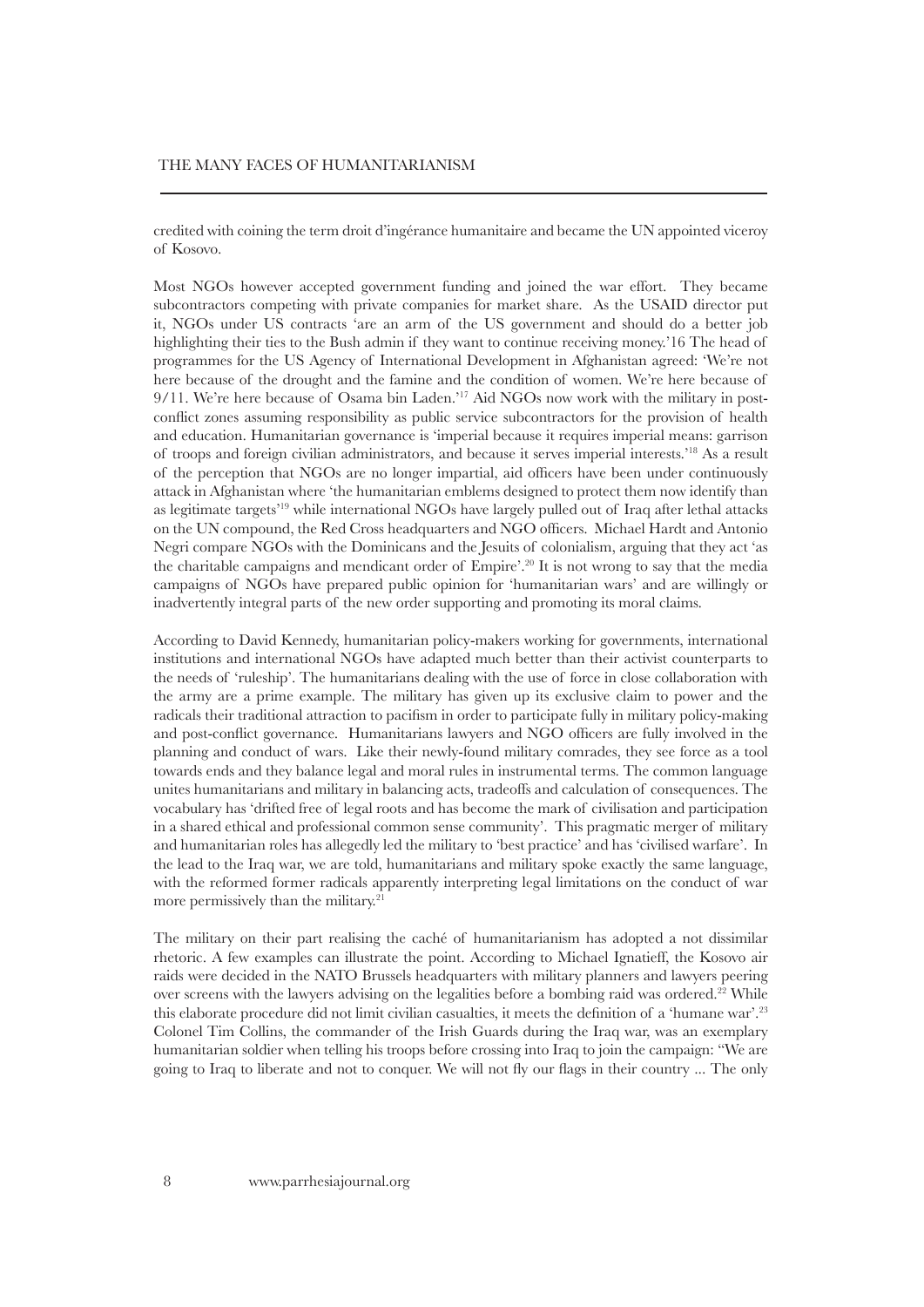flag that will be flown in that ancient land is their own ... Iraq is steeped in history; it is the site of the Garden of Eden, of the Great Flood and the birthplace of Abraham. Tread lightly there."<sup>24</sup> Collins soon realised that occupation lite is not an option and changed his views. Another telling example was the practice of American aircraft to drop aid packages in Afghanistan in between bombing raids. 'Cruise missiles and corned beef' could be the motto of military humanitarianism.

David Kennedy concludes after a visit to an aircraft carrier that humanitarian norms have been 'metabolised into the routines of the US Navy.'<sup>25</sup> The military is the world's 'largest human rights training institution' and the vocabulary of humanitarianism is nowhere 'as effective as it seemed to be abroad the USS Independence.'<sup>26</sup> As Michael Walzer, another reformed radical puts it, 'I am inclined to say that justice has become, in all Western countries, one of the tests that any proposed military strategy or action has to meet…moral theory has been incorporated into war-making as a real constraint on when and how wars are fought.'27 But we should take such bravura statements with a dose of salt. General Wesley Clark, the commander of the Kosovo operation, complained that Europe's 'legal issues' were 'obstacles to properly planning and preparing' the war and adversely affected its operational effectiveness. 'We never want to do this again' he concluded and Iraq confirmed his prediction. Only lip service was paid to the legal concerns.<sup>28</sup>

Even if we discount the exaggerations and excessive missionary zeal of the military-humanitarian complex, it looks as if an imperial officer corps and bureaucracy is emerging. The unnatural coupling of ultimate power and its erstwhile critics appears to be well under way. Disciplines, professions and tasks have been cross-pollinated and created a new professional class, the 'humanitarians' or 'internationals'. The term applies to 'people who aspire to make the worlds more just, to the projects they have launched over the past century in pursuit of that goal, and to the professional vocabularies which have sprung up to defend and elaborate those projects.' <sup>29</sup> The group includes the usual suspects: human rights activists, lawyers, international civil servants, NGO operators and assorted do-gooders and extends to politicians, military strategists and ordinary soldiers and all those whose task is to spread the principles of the new world order, if necessary by force. Whatever the ideology, humanitarianism has become a job opportunity. Ignatieff concludes that the 'internationals' 'run everything' in Kosovo. 'Pristina's streets are clogged with the tell-tale white Land Cruisers of the international administrators, and all the fashionable, hillside villas have been snapped up by the Western aid agencies. The earnest aid workers, with their laptops, modems, sneakers and T-shirts, all preach the mantra of "building local capacity", while the only discernible capacity being created is the scores of young people who serve as drivers, translators and fixers for the international community.'30 It looks as if the most discernible effect of 'nation-building' is the creation of a body of colonial administrators. 'Kabul…is one of the few places where a bright spark just out of college can end up in a job that comes with a servant and a driver.'31 It is not surprising; most of the states following the Americans in their wars and occupations are former imperial powers, well-versed in the job of running colonial outposts.

The earlier 'naïve' humanitarians of the Vietnam war judged the actions of power from an external perspective such as religion, natural or positive human rights law and claimed to speak 'truth or virtue to power'. Their descendents have realised that if they want to restrain power they must adopt its aims and mindset, become full participants in power's games and try to influence it from the inside. In more prosaic terms, humanitarians have understood that responsibility involves engagement with power and have abandoned the infantile appeal of pacifism, 'the radicalism of people who do not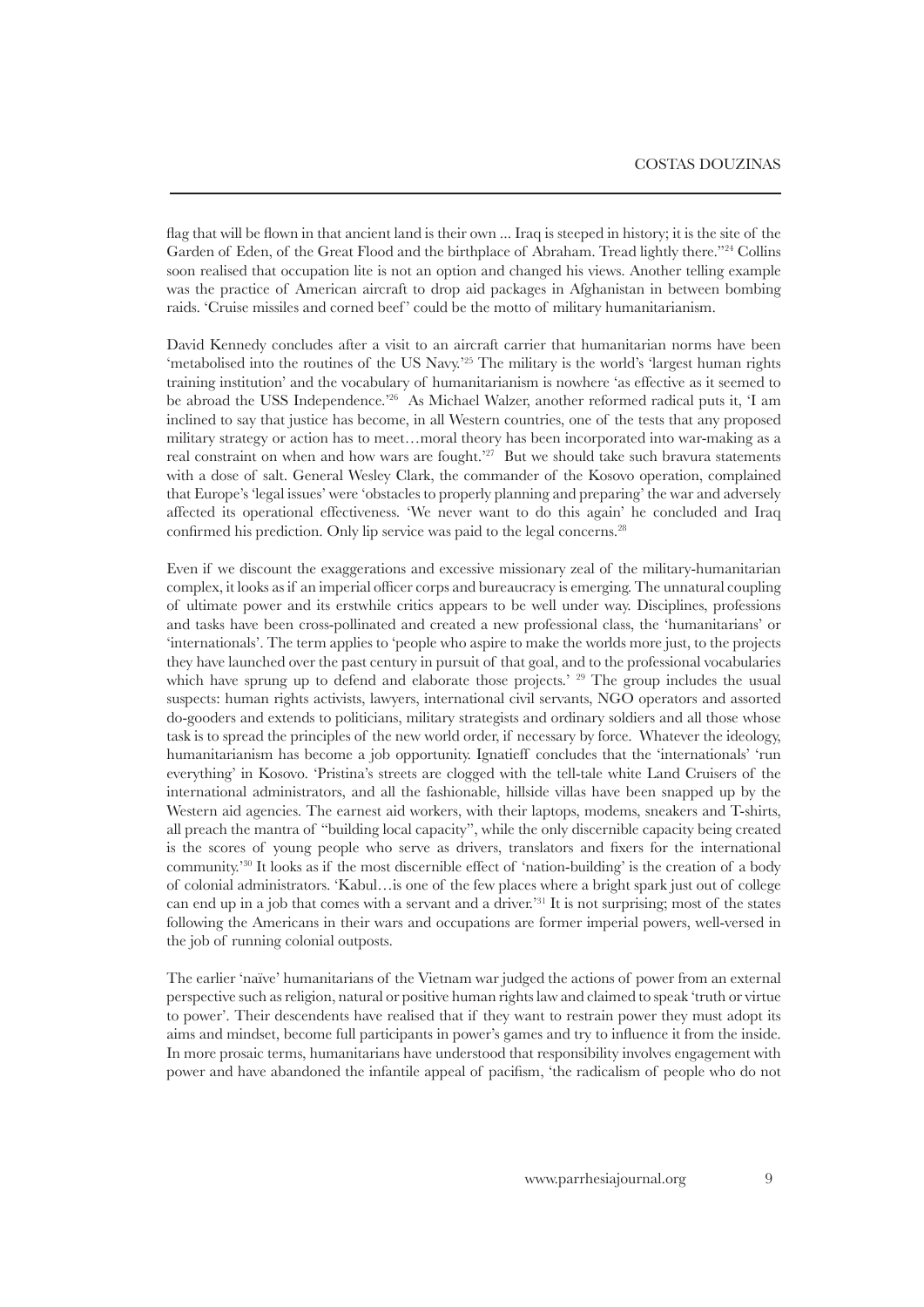expect to exercise power or use force, ever and who are not prepared to make the judgments that this exercise and use require.'32 They have become part of the leading elite, the priests and missionaries of the new world order. For the pragmatist ideologist, the task now is to consolidate and generalise this project of osmosis between humanitarians, the military and politicians and turn it into a world ideology. 'We must promote the vocabulary among civilian populations, or we must strengthen the legitimacy of professional humanitarians as the voice of a universal ethics…harmonic convergence between the military and humanitarian sensibility will only be achieved once the humanitarian vocabulary becomes a dominant global ideology of legitimacy.'33

This is an amazing claim. The purpose of natural law, human rights and humanitarianism has been, from their inception, to resist public and private domination and oppression. When Kennedy deplores radical humanitarians who speak 'truth to power' from a position of religious conviction, natural right or positive law, he acknowledges some of the main formalisations of dissent and opposition. For those who have nothing else to fall back upon human rights becomes a kind of imaginary or exceptional law.34 Human rights work in the gap between ideal nature and law, or between real people and universal abstractions. The perspective of the future does not belong to governments, accountants and lawyers. It certainly does not belong to international organisations, diplomats and professional humanitarians. Governments were the enemy against whom human rights were invented. The 'universal ethics' of professional humanitarians on the other hand is a misnomer. Its universalism turns the priorities of the American elite into global principle; its ethics upgrades the deontology of a small coterie into a moral code. To claim that human rights are today a main weapon for generating governmental legitimacy is to turn the poacher into the gamekeeper. At this point, human rights lose their end and their role comes to an end.

We must defend therefore the radical do-gooders, the marginal pacifists, the anti-war and antiglobalisation protesters and all those who Bartleby-like would prefer not to become scriveners for the elites and accountants of power. They represent the most important European moral and political legacy while military humanitarians represent the abandonment of politics by the liberal nomenclature for a few slivers of power. One could call this, the postmodern trahison des clercs. Hilary Charlesworth, in a hilarious retort to Kennedy, doubts that many principled radicals are left in the humanitarian community anyway: 'The international human rights movement already largely operates in the pragmatic mode.'35 She may be right, in which case the principle of hope human rights feebly represent today will have been extinguished in the quest for government grants and junior partner role in military campaigns. Professionalism will have won by abolishing the raison d'être of humanitarianism. Following Alex de Waal, we can call this enterprise and its officers 'Global Ethics Inc'.36

We should insist however against realists, pragmatists and the ideologues of power that the energy necessary for the protection, horizontal proliferation and vertical expansion of human rights comes from below, from those whose lives have been blighted by oppression or exploitation and who have not been offered or have not accepted the blandishments and rewards of political apathy. Human rights professionals, whether radical or pragmatic, are at best ancillary to this task, which cannot be delegated. This question of delegation and substitution is crucial for the politics of humanitarianism within the Western world, to which we now turn.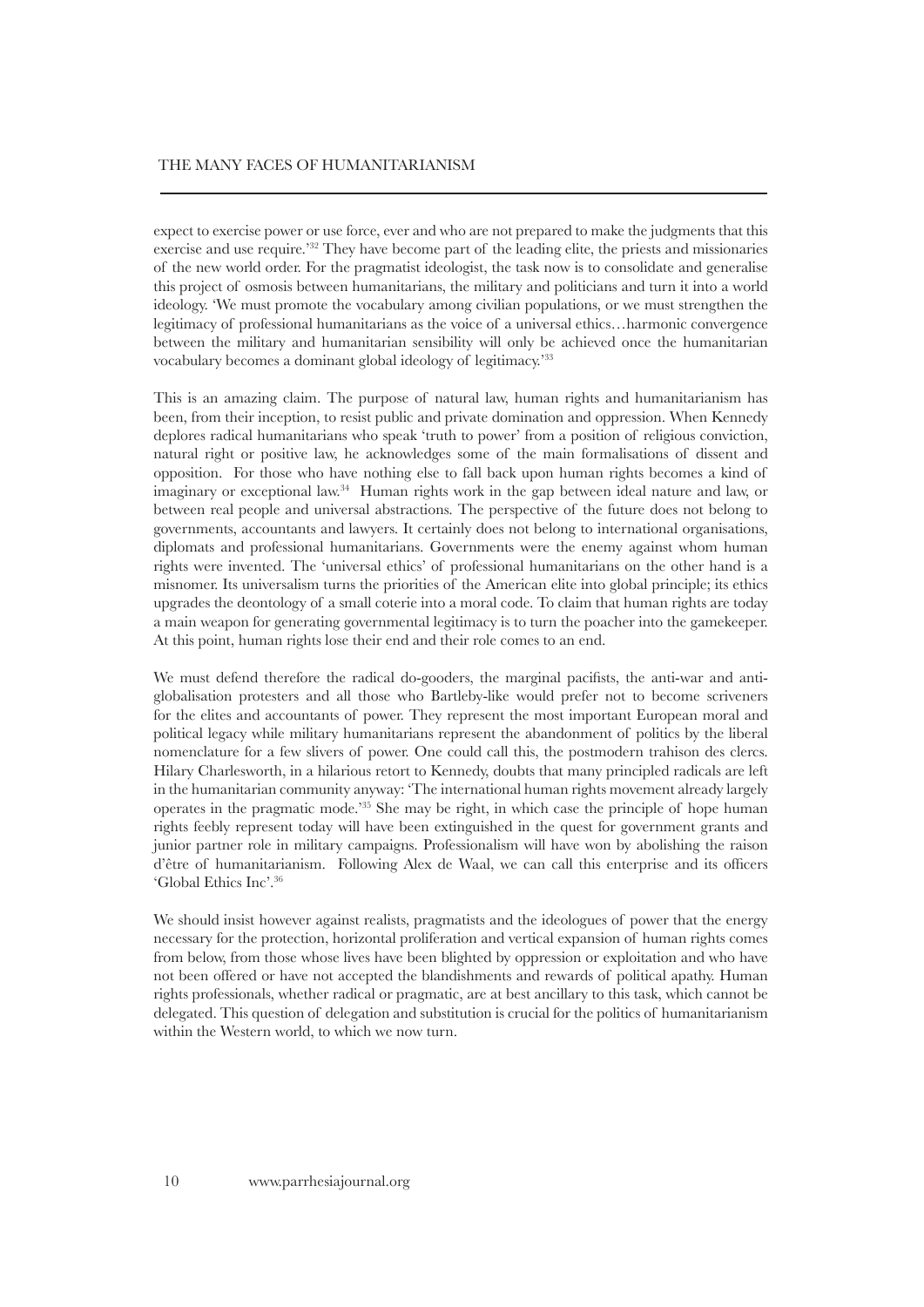### THE STAKES OF HUMANITARIANISM

'Thanks for coming to support the greatest thing in the history of the world' Chris Martin, the lead singer of pop band Coldplay told the crowd at the Live8 concert in Hyde Park, London, in July 2005. 'We are not looking for charity, we are looking for justice' was how U2 lead singer and event co-organiser Bono expressed the purpose of the series of concerts organised to coincide with the meeting of the G8 leaders in Scotland. In repeated appeals to the leaders of the eight richest nations of the world, Live8 demanded that African debt should be written off and aid levels substantially increased. Human rights should be put at the centre of the agenda of the Western leaders.

There is no doubt that the many hundreds of thousands who followed the eight concerts around the world agreed with these sentiments. Tears and sympathy for African suffering and pain dominated the acres of space dedicated to the concert in the British newspapers. The crowds had a great time listening to Madonna, Pink Floyd and Paul McCartney, participating in the 'biggest thing ever organised' and protesting against African poverty and disease. Justice 'was the simplest and most pervasive theme…Everyone is, suddenly, globally, politicised'.37 As a combination of hedonism and good conscience, Live8 will not be easily overtaken in size or hyperbole. This was partying as politics, drinking and dancing as moral calling.

Public protest involves an element of publicity acknowledged in the law of public order. Marches, demonstrations, rallies, picketing and sit-ins have always involved some violence or at least inconvenience for protesters and the public at large. Marches and demonstrations take place in public; they also bring people together and create out of isolated monads a public concerned with issues that transcend limited self-interest. The classical agora and forum were re-enacted metaphorically in the public sphere of newspapers and debating societies of early capitalism and, physically, in the streets, squares and other public places of modernity. But publicity, sharing ideas or actions, marching together is scarcely the point of the politics of this type of humanitarianism. In the global politics of protest, inconvenience has been replaced by partying, publicity by TV campaigns, empathy by private donations. Indeed, to the extent that the main tactic of humanitarian campaigns is to have people donate money while watching celebrity-filled shows on TV, the public character has been lost. We participate in human rights struggles from our front room not as polites, publicly-minded citizens, but as idiotes, private persons, committed to personal interest. No wonder that the G8 leaders and targets of Live8 stated, according to Chancellor Gordon Brown, that they would be happy to participate in the 'action' against them.

Humanitarianism has turned into the ultimate political ideology bringing together the well-being of the West with the hardships of the global South. But what does it mean for politics to become TV campaigns? What type of humanity does humanitarianism project? The idea of humanity that Band Aid, Live8 and Amnesty International letter-writing campaigns propose and promote dominates our imagination and our institutions and determines the way we see ourselves and others. In theory, humanity brings together and transcends regional characteristics such as nationality, citizenship, class, gender, race or sexuality. Michael Ignatieff is on sure ground when he claims that human rights embody the idea that 'our species is one'.38 We should be able to recognise the same human person, despite empirical differences, all over the world, in the City of London and the slums of Bombay, in the country houses of Berkshire and the town houses of Baghdad. The ideology of humanitarianism: the human has the same needs, desires and traits everywhere and these (ought to)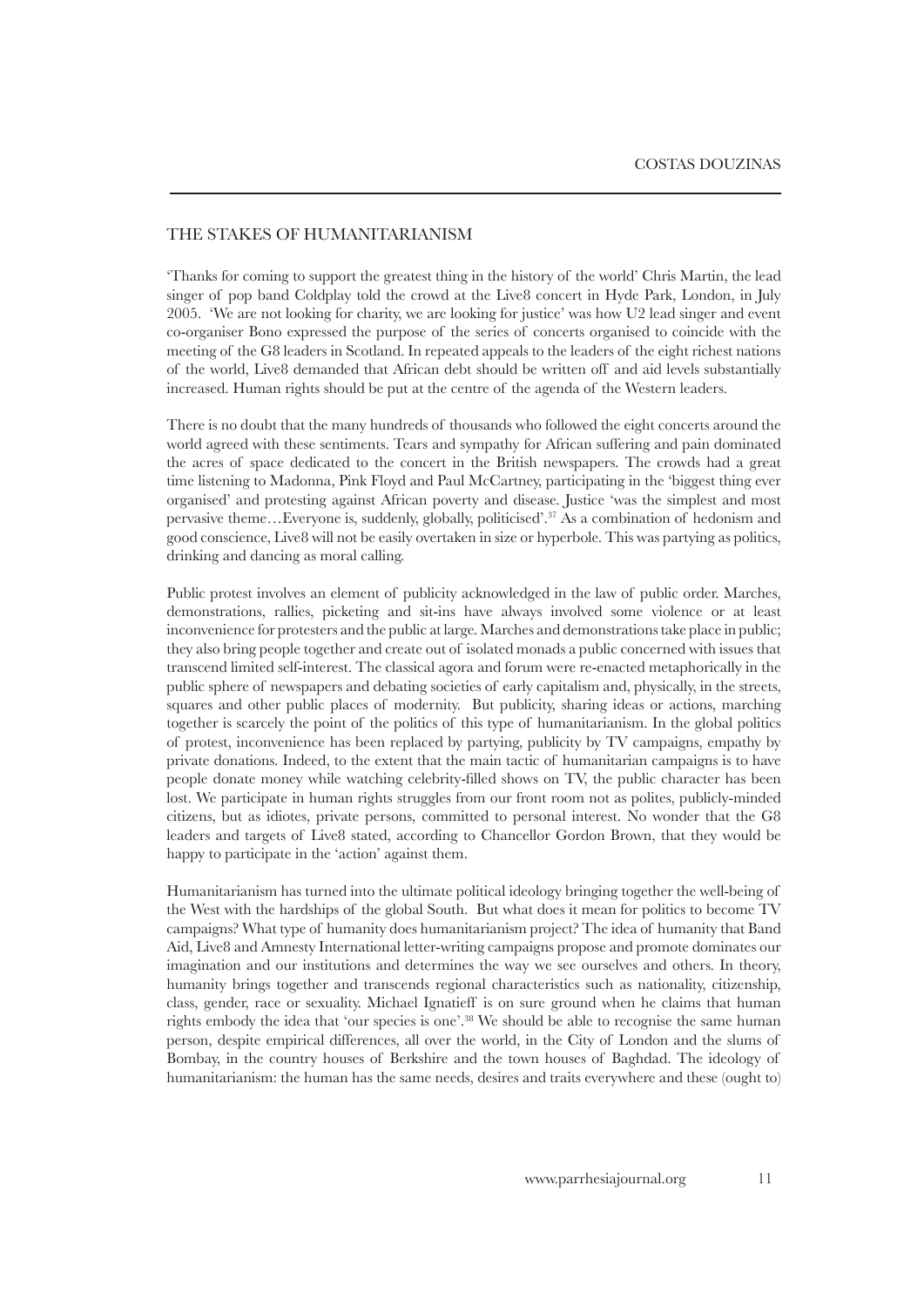determine the rights we have. Rights follow our nature. As natural, they are evident, they are agreed by everyone; there is no person of good faith who does not accept their universality or political efficacy. They are the entitlements of common humanity, they belongs to us on account of our membership of the species human rather than of narrower categories.

But then doubts start creeping up. We would not need legal enforcement of these 'obvious' entitlements if they were that obvious. Their institutional proclamation and protection indicates that humanity is not one, that human nature is not common to all, that nature cannot protect its own. Live8 is part of the sad recognition that, despite the claims of humanism, humanity is split, the 'human' breaks up into distinct parts. One part is the humanity that suffers, the human as victim; the other is the humanity that saves, the human as rescuer. Humanity's goodness depends on its suffering but without goodness suffering would not be recognised. The two parts call each other to existence as the two sides of the same coin. You cannot have a rescuer without a victim and there is no victim unless a rescuer recognises him as such. But there is a second split. Humanity suffers because parts of it are evil, degenerate, cruel and inflict indescribable horrors upon the rest. There can be no redemption without sin, no gift without deprivation, no Band Aid without famine.

This second separation is officially acknowledged in the important concept of 'crimes against humanity'. The Nuremberg trial, which first introduced this legal novelty, is seen as a symbolic moment in the creation of the human rights movement. Human rights emerged when humanity acknowledged that one of its parts commits despicable atrocities against another, while a third, the saviour and redeemer, uses law, reason and occasionally force to punish the perpetrators and remedy pain and harm. Humanity suffers as a result of evil and crime, or through the effects of avoidable human error or unavoidable bad luck. If humanity suffers because of its own evil and must be rescued, evil and its consequences, vulnerability suffering pain, are its universal characteristics.

Religious traditions and political ideologies attribute suffering to evil. For Christian, particularly Protestant theology, suffering is a permanent existential characteristic, the unavoidable effect of original sin. Suffering and pain are the result of transgression, of lack or deprivation of goodness but also the sinner's opportunity for salvation by imitating Christ's passion. Indeed, the word pain derives from the Latin poena, punishment. The human rights movement agrees. It aims to put cruelty first, to stop 'unmerited suffering and gross physical cruelty'.39 In the dialectic of good and evil, evil comes first; the good is defined negatively as steresis kakou, as the removal, remedy or absence of evil. Human rights and humanitarianism bring the different parts of humanity together, they try to suture a common human essence out of the deeply cut body. Let us examine briefly the three masks of the human, the suffering victim, the atrocious evildoer and the moral rescuer.

First, man as victim. The victim is someone whose dignity and worth has been violated. Powerless, helpless and innocent, her basic nature and needs have been denied. But there is more: victims are part of an indistinct mass or horde of despairing, dispirited people. They are faceless and nameless, the massacred Tutsis, the trafficked refugees, the gassed Kurds, the raped Bosnians. Victims are kept in camps, they are incarcerated in prisons, banned into exitless territories en mass. Losing humanity, becoming less than human; losing individuality, becoming part of a horde, crown or mob; losing self-determination, becoming enslaved; these are the results of evil, otherwise known as human rights violations. Indeed here we may have the best example of what Giorgio Agamben calls 'bare or sacred life'40 or Bernard Ogilvie, the 'one use human':41 biological life abandoned by the juridical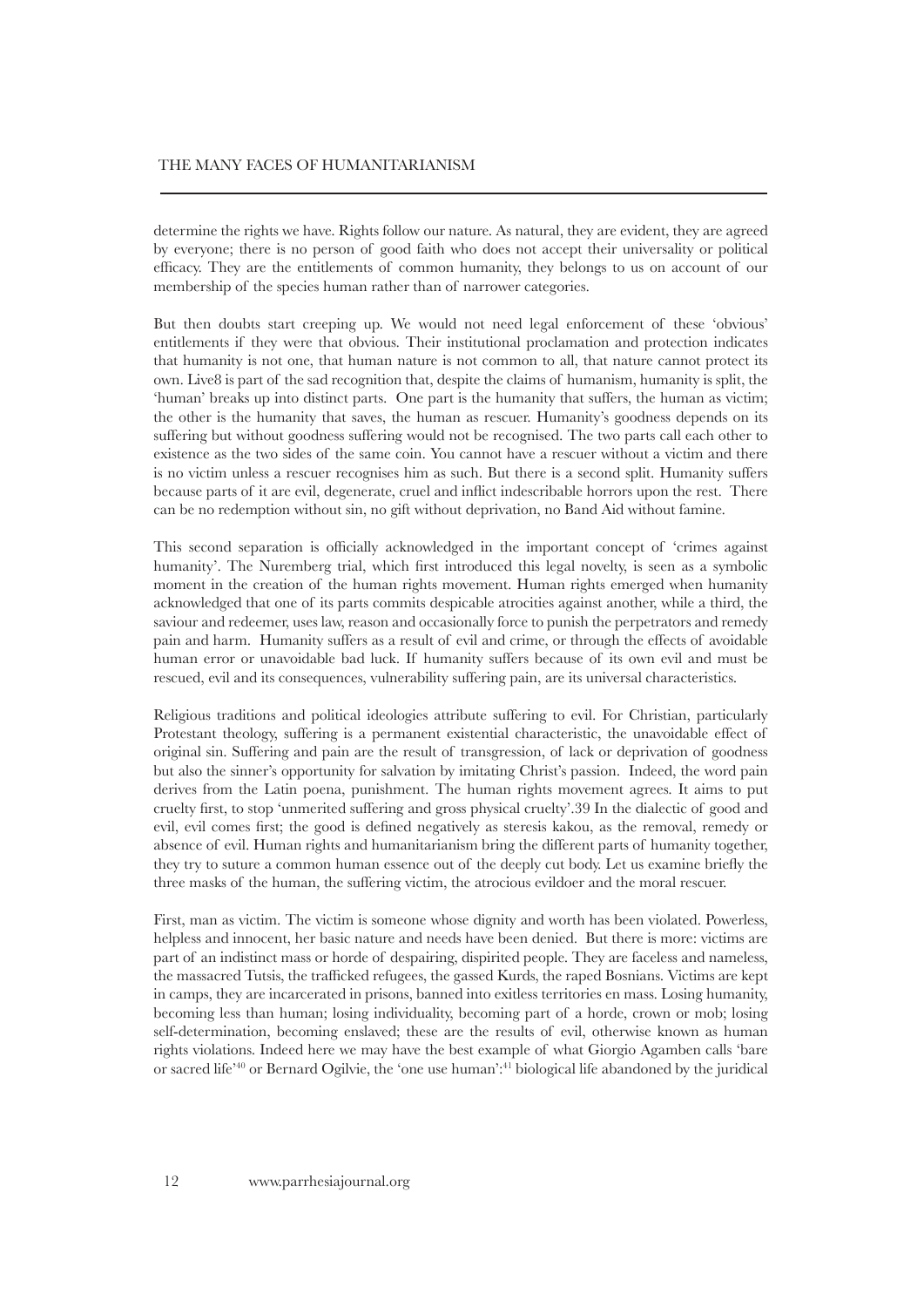and political order of the nation-state, valueless life that can be killed with impunity. The publicity campaigns with the "imploring eyes" of dying kids and mourning mothers are 'the most telling contemporary cipher of the bare life that humanitarian organisations, in perfect symmetry with state power, need.'42 The target of our charity is an amorphous mass of people. It populates our TV screens, newspapers and NGO fund-raising campaigns. The victims are paraded exhausted, tortured, starving but always nameless, a crowd, a mob that inhabits the exotic parts of the world. As a former president of Medecins Sans Frontiers put it, 'he to whom humanitarian actions is addressed is not defined by his skills or potential, but above all, by his deficiencies and disempowerment. It is his fundamental vulnerability and dependency, rather than his agency and ability to surmount difficulty that is foregrounded by humanitarianism.'43

The victim is only one side of the Other. The reverse side represents the evil aboard in those scary parts the world. This second half, the cause of the fall and the suffering, the Mr Jeckyl or the wolfman, is absolute evil. Its names legion: the African dictator, the Slav torturer, the Balkan rapist, the Moslem butcher, the corrupt bureaucrat, the Levantine conman, the monstrous sacrificer. The beast of Baghdad, the butcher of Belgrade, the warlord, the rogue and the bandit are the single cause and inescapable companion of suffering. As Jacques Derrida puts it, 'the beast is not simply an animal but the very incarnation of evil, of the satanic, the diabolical, the demonic – a beast of the Apocalypse.'44 The victims are victimised by their own and to that extent their suffering is not undeserved. Famine, malnutrition, disease and lack of medicines result from the intrinsic corruption of the evil Other, signs of divine punishment or of appropriate fate in the form of acts of God or force majeure. The Other of the West combines the suffering mass and the radical evil-doer, the subhuman and the inhuman rolled into one.

In this moral universe, the claim that there is a single essence to humanity to be discovered in evil, suffering and its relief, for which debt relief stands as a metaphor, is foundational. Whoever is below the standard is not fully up to the status of human. Indeed, every human rights campaign or humanitarian intervention presupposes an element of contempt for the situation and the victims. Human rights are part of an attitude of the post-colonial world in which the 'misery' of Africa is the result of its failings and corruption, its traditional attitudes and lack of modernisation, its nepotism and inefficiency, in a word of its sub-humanity. We can feel great pity for the victims of human rights abuses; but pity is tinged with a little contempt for their fickleness and passivity and huge aversion towards the bestiality of their compatriots and tormentors. We do not like these others, but we love pitying them. They, the savages/victims, make us civilised.

This brings us to the rescuer. The human rights campaigner, the western philanthropist and the humanitarian party-goer are there to save the victims. Participation and contributions to the humanitarian movement may be resulting in 'collateral benefit'. There is a kernel of nobility in joining letter-writing campaigns or giving money to 'good causes' to alleviate suffering. Such campaigns have given help to political prisoners and to victims of torture, civil war and natural catastrophe. But a strange paradox accompanies increased humanitarian activism. Our era has witnessed more violations of human rights than any previous less 'enlightened' one. Ours is the epoch of massacre, genocide, ethnic cleansing, the age of the Holocaust. At no point in human history has there been a greater gap between the north and the south, between the poor and the rich in the developed world or between the 'seduced' and the excluded globally. The results of massive humanitarian campaigns are rather meager. In 2006, an audit of G8 promises made to Live8 a year earlier found that rich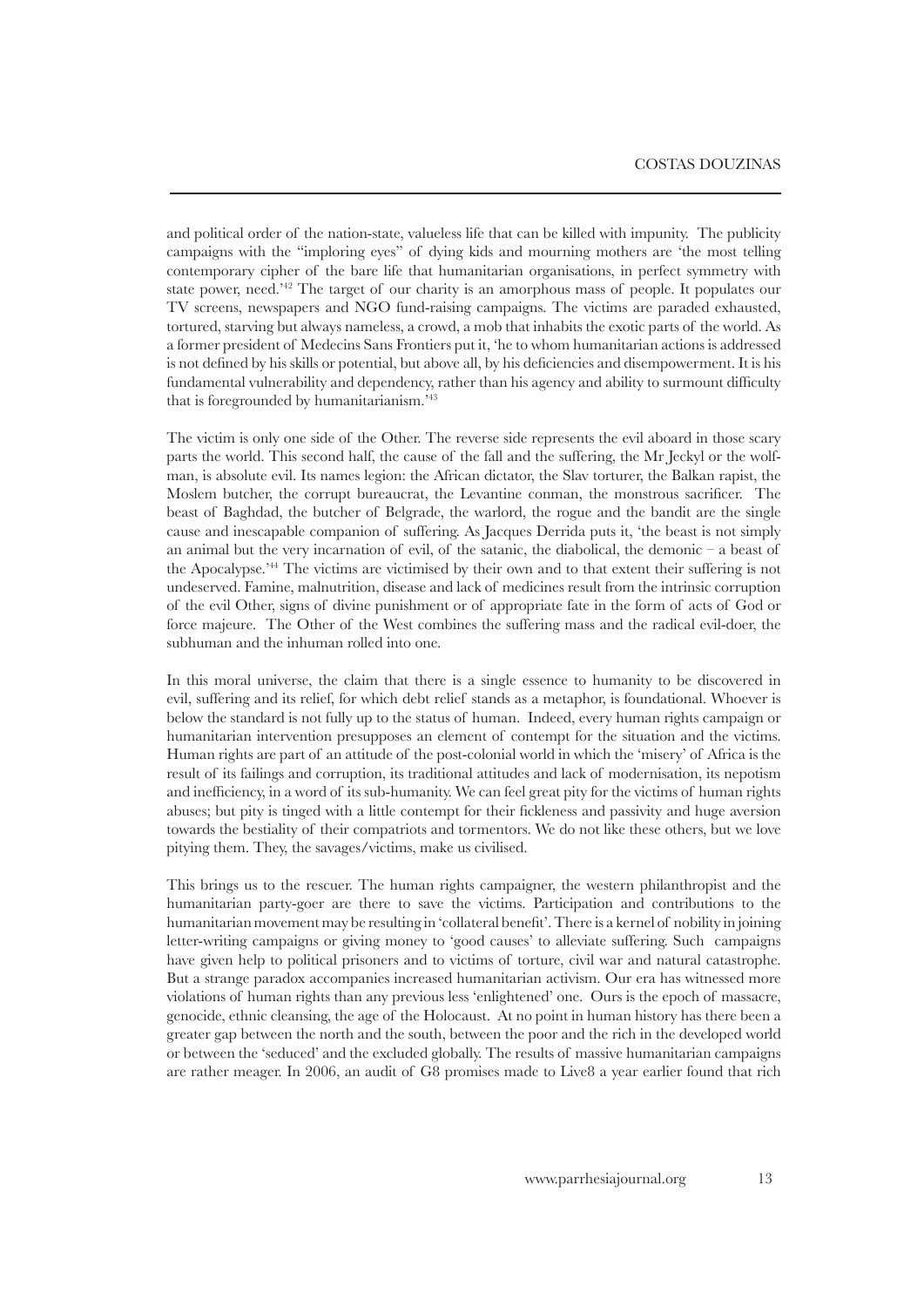countries are failing badly to meet the targets they themselves set.45 No degree of progress allows us to ignore that never before in absolute figures, have so many men, women, and children been subjugated, starved, or exterminated on earth. The triumph of humanitarianism is drowned in human disaster. The 'best' and the 'worst' come together, prompting and feeding off each other. But if we approach the rescue missions of humanitarianism as part of a wider project on intervention both in the South and in the North, some of the apparent contradictions start disappearing.

Liberal theory understands rights as an expression and protection of individual desire, albeit indirectly. Amidst the proliferation of theorists on human rights, few have argued that human suffering is their common foundation or theme. One is Klaus Gunther, for whom all major European institutional innovations and protections, from the Magna Carta, to the French Declaration of the Rights of Man, to the various Bills of Rights across the continent, to the European Convention on Human Rights, have been reactions to different types of atrocity. European history is replete with wars, oppression, annihilation of others and, as a result, the history of human rights is written in blood. In Gunther's analysis, negative historical experiences and the development of the human rights movement are closely linked. 'If you want to know what is meant by 'human dignity' or 'equal concern and respect' for every human being, you can either look at various kinds of legal definitions, or you can think of the German Gestapo torturing a political opponent or the Holocaust of the European Jews.'46 For Gunther, Europeans share memories of injustice and fear, a resource that should be used to promote a human rights culture. We must listen to our past pain and wrongs, everyone who has a story to tell must be heard. Gunther concludes that 'the most important effect of human rights…is the recognition of every individual as an equal participant in the political process which leads to a decision on primary rules… One has the power and ability to criticise and amend the rules of justice.'<sup>47</sup>

Gunther offers a postmodern theoretical foundation for human rights that goes well beyond Rorty's pragmatism and meek attempts at 'sentimental education'. According to Rorty, this means educating people to listen to strangers and understand their ways of life. By bringing out similarities in our respective ways of life, the feeling that strangers are 'people like us' will be strengthened and the sense of moral community widened. The second strategy for spreading human rights and democracy is to narrate stories of pain, suffering and humiliation happening all over the world.<sup>48</sup> This pedagogy of pity will put people 'in the shoes of those despised and oppressed' make then more empathetic and less prone to killing and torching others.49 The assumed premise of Rorty's argument is that 'our' culture, society and politics are the ideal others (should) aspire to achieve. The pragmatist's emphasis on efficiency and results means that a standard of civilisation must be set as the blueprint and aim. For Rorty, this is American liberal culture. In a postmodern repetition of the methods of early social anthropology, Rorty believes that we must understand the ways and travails of others in order to help them efficiently become like us. Gunther's variation is more honest. Sentimental education must emphasise our own suffering. Past European woes and humiliations should be used to raise public awareness. Because we suffered in the past and may do so again in the future, we should refrain from visiting similar woes on others and try to ameliorate their pain. *La noblesse oblige* in our post-aristocratic world has become *la souffrance oblige.*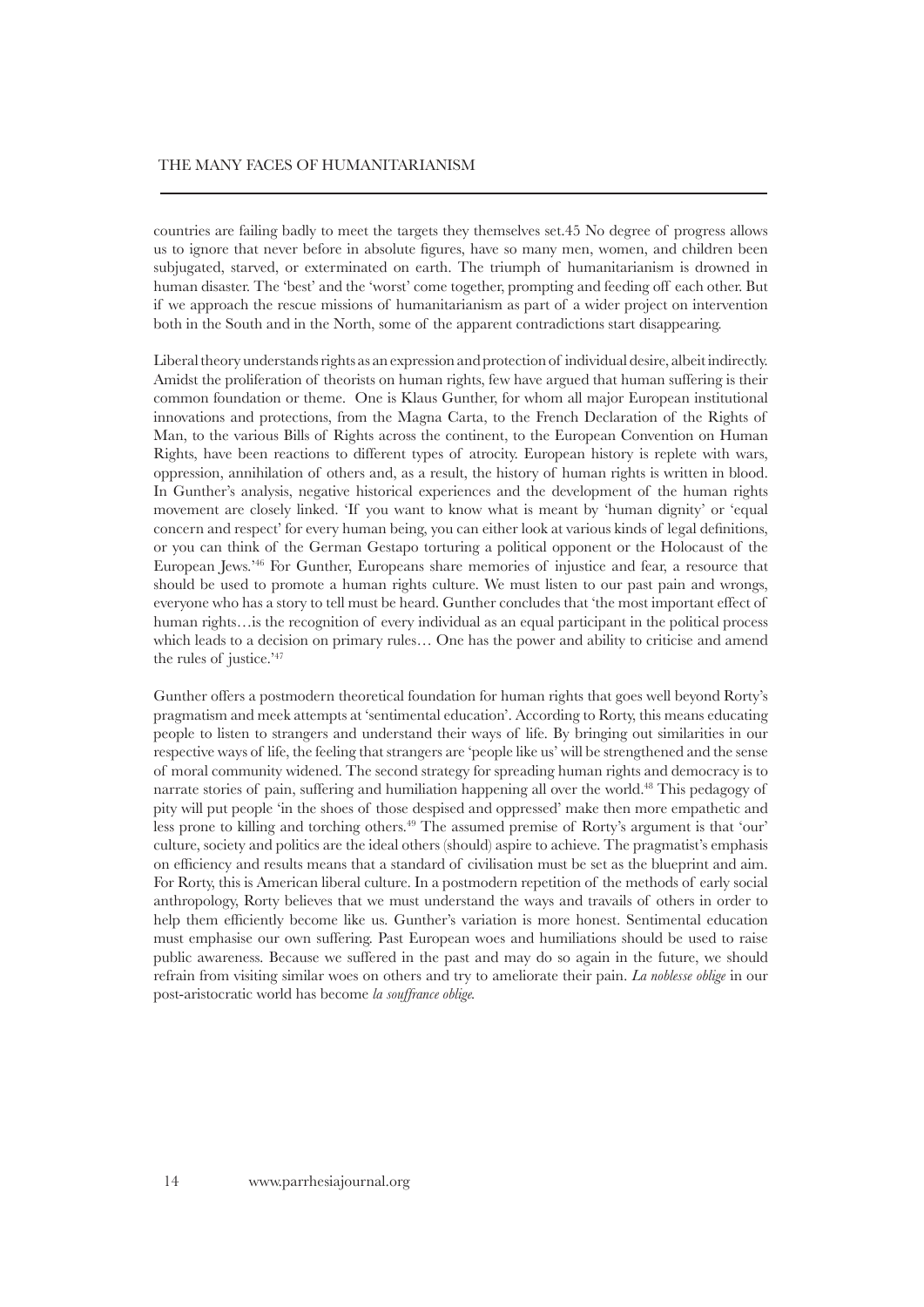The liberal tradition therefore distinguishes between human rights and the moral obligation to rescue. Rescue is based on a feeling of superiority and the principle of substitution. I am duty-bound to help the suffering other because I am well-off, lucky, unaffected by the atrocities I read about in my newspapers and see on TV screens.<sup>50</sup> But I could have been born in one of those hard places or life may still reduce me to the victim's predicament. We should act morally towards suffering others because we could imagine being in their position. As Michael Ignatieff puts it, 'the ground we share may actually be…not much more than the basic intuition that what is pain and humiliation for you is bound to be pain and humiliation for me.'51 Charity is part of a risk-aversion strategy, an insurance policy against bad luck or an offering to the gods for our great fortune. But as Richard Rorty has convincingly argued, in his deconstructive mood, neo-Kantian philosophy's obsessions with epistemology and metaphysics reduces the sense of solidarity and weakens the ability to listen to strangers and respond to their suffering.<sup>52</sup>

Gunther's theory is a variation of the morality of substitution. Our past suffering becomes the foundation of our moral action. It is because we Europeans have been there, because we have been beastly to each other and suffered as a result that we should now promote human rights. The memory of 'collective trauma' should be recovered and put to good effect. Morality moves back where the liberals place it: the self, the ego and its mishaps. Human rights have been constructed as defences of the self against the incursions of powerful others, initially the state increasingly now other people. Gunther tries to make them more attuned to the pity the public is made to feel in humanitarian campaigns. But is the best way of doing this to try and link human rights with European atrocities against Europeans? Europeans suffered in the past at the hands of other Europeans as parts of European humanity. But our greatest atrocities then and now are committed against 'aliens' considered less than human. The treatment of the Jews in the Holocaust or of the Muslims in Bosnia are recent examples. Slaves, Indians, aboriginals and indigenous people on the other hand have been consistently placed in the non-human part of humanity. Some 10 million Congolese died in the early 20th century as a result of Belgian forced labour and mass murder. Millions died of avoidable famines in India under colonial rule. Up to one million Algerians died during their war of independence. These were crimes by humanity but not against humanity. We shed tears for these out of sense of superiority and charity rather than out of shared history, community or humanity. If we have a shared history, humanitarianism in its celebration of our goodness erases it. European campaigns of extermination, slavery, colonial subjugation, capitalist exploitation and imperial domination are forgotten or glorified, as shown in recent revisionist celebrations of the British Empire. These atrocities are what psychoanalysis calls the real or traumatic kernel of the West, the cause and effect of economic affluence and personal enjoyment. The horrors visited by the West on its 'others' are conveniently forgotten and displaced. Horrible atrocious acts are only committed by the evil inhuman other.

Indeed, the human rights movement came into life late, after the Second World War. Humanity started committing crimes against itself in the 1930s when the Germans, this philosophical embodiment of humanity, acted atrociously against its own. The German crimes were appropriately called crimes against humanity because the West is endowed with full humanity and can become the proper victim of atrocity. Humanity offends against herself in the West and against sub-humans in the South. During the recent wars in Bosnia and Kosovo, commentators were shocked that atrocities could take place right in the 'heart of Europe'. We, Europeans, had supposedly learned the lesson after our rare, exceptional misdeeds and it was inconceivable that we could become criminals again. To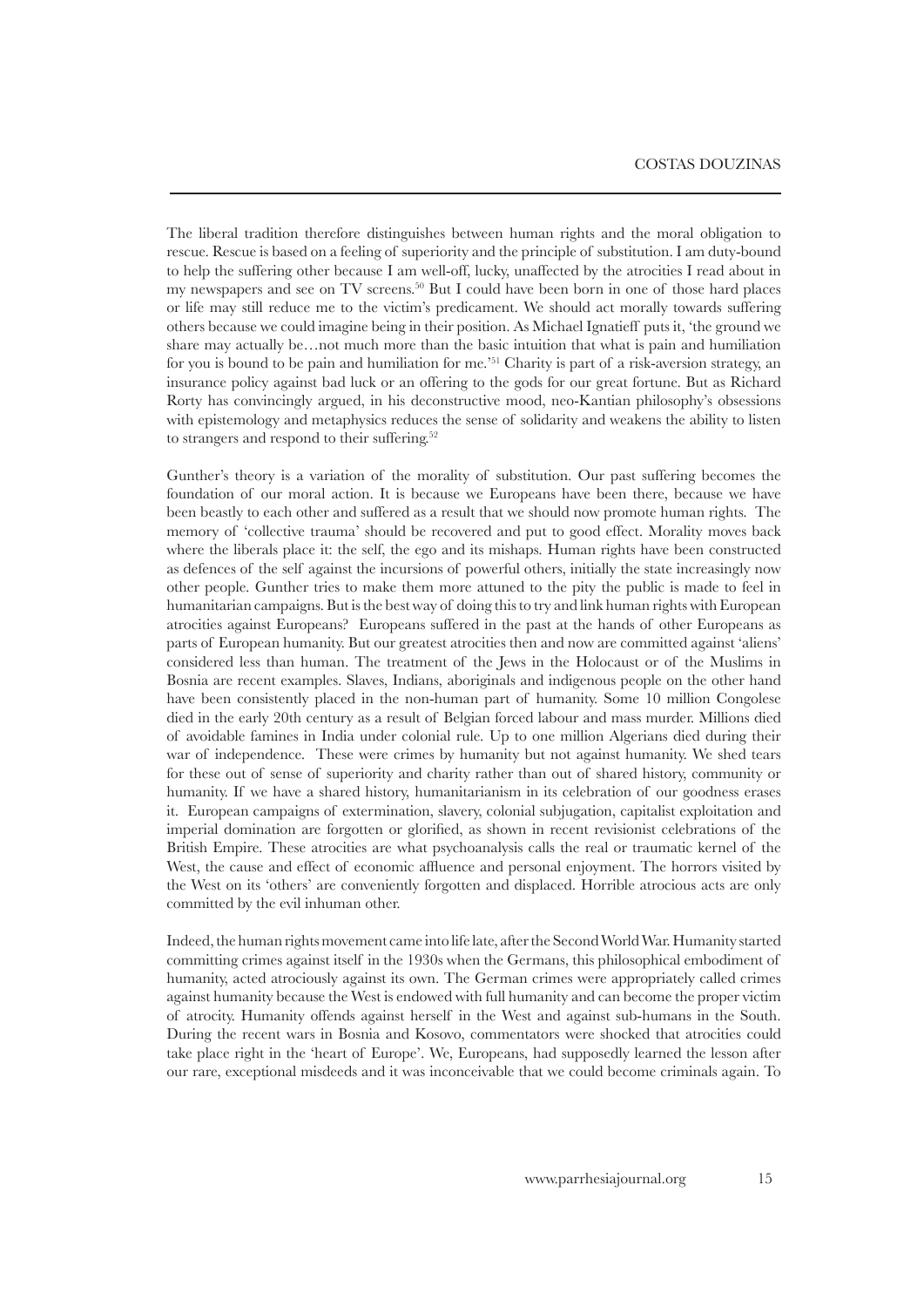be sure, the Balkans are approached as peripheral parts of the civilised world, placed in Europe by accident of geography rather than achievement of history or culture. The Balkan wars confirmed again the principle that we, the Europeans, are the chosen people, the essence of humanity in its three facets.

Gunther's proposal cannot be implemented for precisely the reasons that have turned the pain of others into a powerful ideology and suffering into the main characteristic of humanity. The premise and appeal of humanitarianism is distance and alienation. We must participate in campaigns and fine-tune our morality because we, western liberals, have not suffered in the past, because we cannot share the torments of those unfortunate and exotic parts of the world now. Because we have always been human, we must now extend our generosity to those less than human. This is confirmed by Gunther's understanding of the principal achievement of human rights culture and main recipe for their violation, namely participation in democratic procedures and legislation. It is not very different from the claim that the aim of our recent wars was to spread formal democracy and neoliberal capitalism to backward parts of the world. They are inescapably part of the egocentric and ethnocentric approach to the suffering of others. Gunter's claim that democratic participation is the greatest achievement of human rights is a rather extreme and sad case of Eurocentrism refuted by the growing political apathy around the world. Indeed, the historical trajectories of civil liberties, human rights and democracy diverged wildly from the start and often came into conflict.53 Furthermore, as Michael Mann has recently shown, the idea that democracies do not commit genocide is utterly wrong.54

Giving money to alleviate the suffering of others is both an insurance policy against the risks of life and as the ultimate moral duty. Live8 interspersed images of starving kids and of AIDS sufferers at the end of their life with those of beautiful, healthy superstars and fans and the wonderful costumes of dancers and accompanying choirs. On the part of the victims the haggard animal on TV screens, on the other side good conscience and the imperative to intervene. It is a short step from that to define violations of human rights as the supreme form of suffering and to portray the human rights movement as the redemptive practice of our age. A simple equation has taken hold of our political imagination. Human rights are entitlements to be free from evil. As the preamble of the Universal Declaration of Human rights puts it, it is disregard and contempt of human rights that have led to barbarous acts.

Pity and a sense of superiority unite the humanitarians. The massive pity engineered by humanitarian campaigns supports western superiority, increases distantiation from its targets and breeds disdain. Pity is addressed by a superior to an inferior, it is the patronising emotion of looking down at the person pitied. The human rights campaigner as rescuer can become deeply egotistical: he is the one who keeps the world together and, as a bonus, he receives full recognition for his goodness by others from close and afar. Individual pity is not sympathy. Syn connotes being with, being together with others; pathos means feeling, emotion and, in another sense, suffering. The Greek verb sym-pascho and noun sym-patheia mean to suffer with others, to feel with and for others, to be affected by the same thing and to link emotions in public. For the human rights world, however, feelings towards the suffering are the result of the absence of togetherness. Because we do not suffer, because there is no possible link between us and the victims, our good luck turns into a modicum of guilt, shame and a few pound, dollar … coins. If political and historical events can be measured according to the amount of pain they produce, if indeed this is the only calculus through which we can judge history,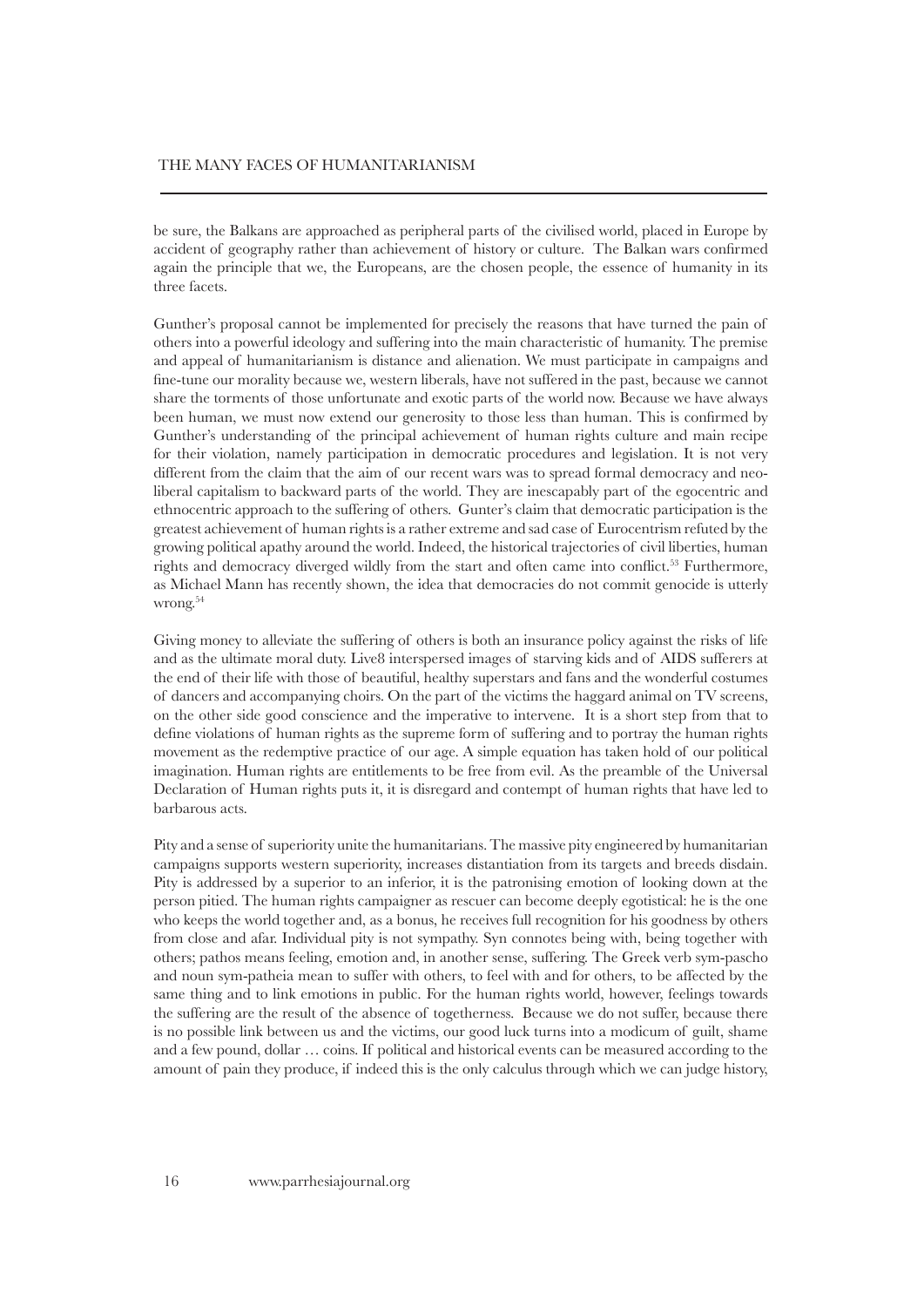humanity is one after all: it is united through inevitable suffering and the pity it generates.

Let me open here a historical parenthesis. Contemporary humanitarianism repeats and exaggerates many aspects of the humanitarian campaigns and reforms of the 18th and 19th centuries. Humanitarian reformers of that period detailed the pain and suffering endured by people in slavery, or caught up in the criminal justice system, in crammed and unsafe workplaces, in cruel and impoverished domestic conditions etc. The brutalities of life in England were depicted through explicit imagery as well as graphic novels and journalism. This strategy, part of the epoch's concern to raise sensibility and launch the bourgeois civilising process, aimed at turning public opinion against brutal practices and improving the life of the poor.

Images of suffering of the distant poor and oppressed form the core strategy of contemporary humanitarian campaigns too alongside public relations, advertising, film and video. The young man before the Tiananmen Square tanks, the Amnesty International candle surrounded by barbed wire, the burned girl running away from the fire-bombed Vietnamese village have iconic status and represent human rights much more than a thousand speeches, learned articles and books. As a sympathetic commentator puts it, human rights politics is 'a politics of images spun from one side of the globe to the other, typically with little local history or context.'55 The search for images of victims, especially children, and for a 'good story' dominated the media over the Yugoslav wars. According to one relief agency worker 'almost every journalist who came to see her in Kosovo asked one thing: could she give them a rape victim to interview.'56

Yet while our culture is saturated with imagery and theories of visuality very little has been written about the visual politics of humanitarianism. In contrast, the visual nature of sympathy and its side-effects were fully discussed in the 18th and 19th centuries. Following the tenets of the Scottish moral enlightenment, Adam Smith argued that ethics is a matter of sentiments aroused by sympathy. Sympathy in turn is the result of seeing the suffering of others. 'By the imagination we place ourselves in his situation, we conceive ourselves enduring all the same torments, we enter as it were into his body, and become in some measure the same person with him.'57 But Smith was also prepared to acknowledge the limitations of sympathy. An earthquake destroying China, he admitted, would not match for real disturbance the 'most frivolous disaster that could befall [a man of humanity in Europe]. Losing a little finger is more important than the 'ruin of a hundred millions of his brethren.'58 Edmund Burke agreed: immediately felt pain or danger is terrible but 'at certain distances, and with certain modifications, they may be, and they are delightful.'59 The proliferating attempts at arousing humanitarian sensibility evident in sentimental, sensationalist and gothic fiction and journalism were subjected to relentless criticism. John Keats and William Hazlitt accused sentimental poetry of exploring 'not the feelings of the imagined sufferer but the feelings of the spectator watching that sufferer and was geared to demonstrating the spectator's/reader's own exquisite sensibility.'60

The troublesome aspects of humanitarianism were fully discussed in the earlier period. The critics understood that the practice of arousing sympathy through the display of the suffering of others in scenes of execution, torture, public punishment and humiliation could go terribly wrong. It could blunt the moral fibre of the viewer and turn him into a savage by aligning him with the cruelty of the perpetrator rather than the pain of the victim. The humanitarian '"civilised" virtue requires a shocked spectatorial sympathy in response to pain scenarios both real and wilfully imagined...the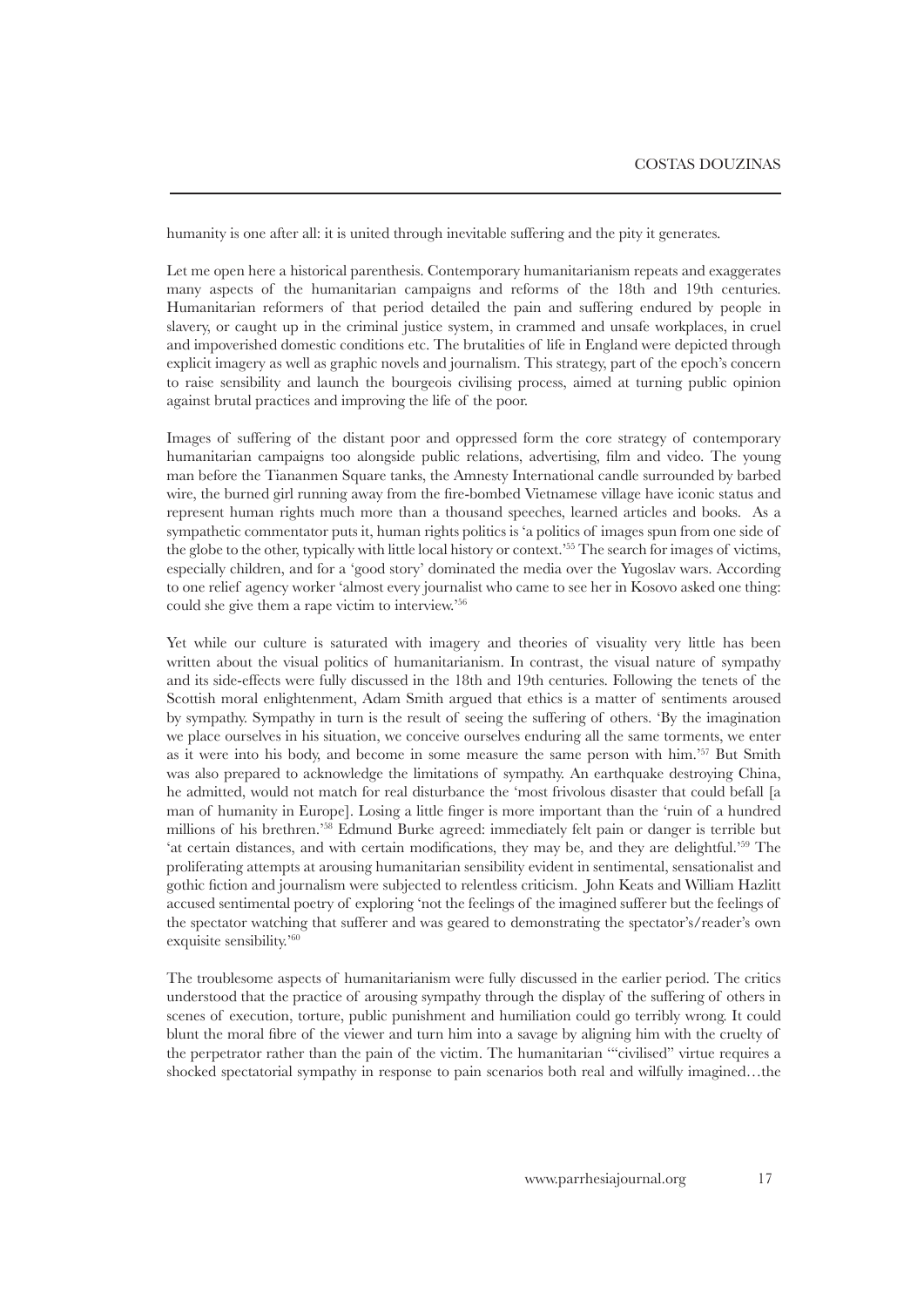cult of sensibility had proclaimed pain unacceptable but simultaneously discovered it to be alluring "delicious"'.61 Images and tales of suffering have great voyeuristic and pornographic potential. Suffering was often eroticised in humanitarian campaigns. Overt sexual references about the 'sexual coercion and rape of slave women, the rape of war victims, and to the genital mutilation and torture of both male and female slaves' were accompanied more commonly with the indirect humanitarian eroticisation of pain through 'the illicit excitement generated by the infliction of pain.'<sup>62</sup> Sigmund Freud reported that Uncle Tom's Cabin, a book celebrated by Richard Rorty for spreading sympathy for slaves amongst white Americans in the 19th century, was mentioned by many of his patients as the original stimulus of the common fantasy that a child is being beaten.<sup>63</sup>

The historical record causes a nauseous feeling of *déjà vu*. The examples of extreme suffering of the earlier period are very close to our own imagery of cruelty. If anything, the images of pain and suffering are more horrible today. They have permeated all aspects of contemporary culture and define music, life-style, fashion, the media and many areas of art alongside politics and humanitarian campaigns. But their voyeuristic or pornographic side was not discussed until the Abu Ghraib torture photographs emerged and even then in an embarrassed and apologetic way that did not address the politics of humanitarian imagery. It may be that we are more aware about human cruelty, that we have become more humanitarian than our ancestors. But we appear to know less about the causes of cruelty and atrocity and to understand very little about the way that images of suffering work on our emotional and psychological life.

## THE POLITICS OF HUMANITARIANISM

The effects of humanitarianism on politics are profound. If evil and suffering lie at the foundation of humanity, if an inescapable original sin determines its fate, ethics becomes a barrier against beastliness and the main aim of politics is to restrain evil and relieve suffering. In this ethics, the idea of freedom is primarily negative: it is a defence against the various malevolent interventions of public power. Politics adopts an ethical posturing as a result. Its judgments become moral diagnoses about the evil of others, its action takes the form of rescuing people. As Wendy Brown puts it, human rights activism becomes an 'antipolitics – a pure defence of the innocent and the powerless against power, a pure defence of the individual against immense and potentially cruel or despotic machineries…'64 At the liberal end of the political spectrum, Michael Ignatieff agrees with the conclusion but not the analysis: 'Human rights activism likes to portray itself as an anti-politics, in defence of universal moral claims designed to delegitimise "political" (i.e., ideological or sectarian) justifications for the abuse of human beings. In practice, impartiality and neutrality are just as impossible as universal and equal concern for everyone's human rights.'65

The specific political situation that led to the abuses, the colonial history and the conflicts that matured into civil war, the economics that allowed the famine to develop, all these are irrelevant from the perspective of the moralist. For the Kantian deontologist, the moral attitude should not be contaminated by the specifics of the situation. The moral action is a disinterested response to the demands of the law; moral duty is addressed first and foremost towards the actor and his rational commitment to morality and only secondarily towards the other, the target of its action. But as Alasdair McIntyre objected, acting morally is not acting as Kant thought 'against inclination; it is to act from inclination formed by the cultivation of virtues. Moral education is an "education sentimentale"' which however, unlike Rorty's, respects local communities and discovers in them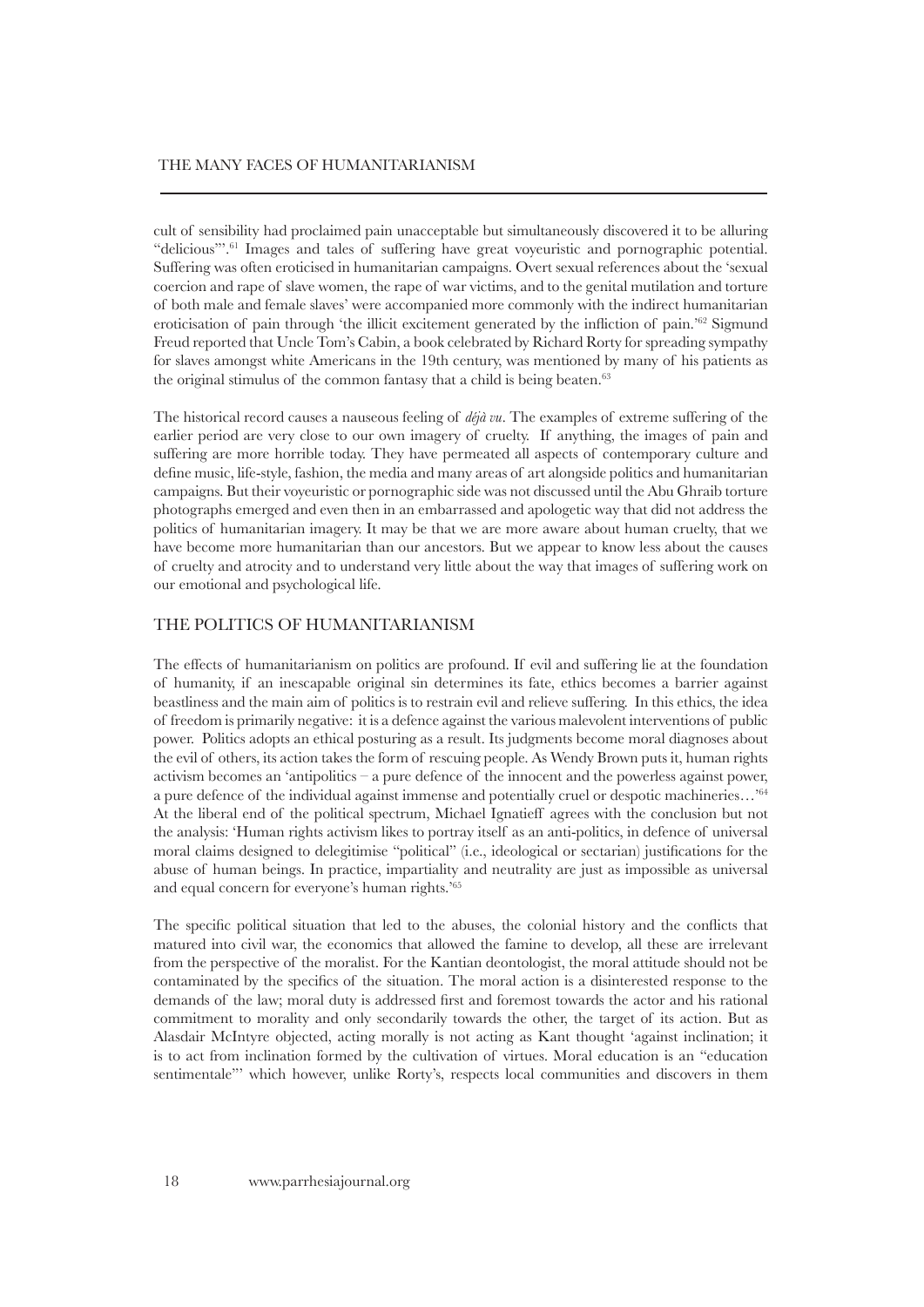the sources of virtue.<sup>66</sup> Human rights moralism, on the other hand, has it both ways. Following Kantian absolutism, it claims that acts are right or wrong, no grey zones exist, there are yes and no answers to every ethical dilemma. Paying too much attention to past events, to local politics, and to cultural sensitivities risks conceding principle to calculation and compromise. At the same time, pragmatic humanitarians follow the most extreme form of utilitarian calculation. Humanitarianism's inescapable contradiction allows its proponents to attack perceived evil in the most uncompromising moral terms while doing deals with the Devil.

Secondly, since our campaigns are moral in essence, doubting the rightness or appropriateness of the solution cannot be done in good faith. People may be mobilised in a common cause but the solutions to the problem are given and unchallenged. 'Eight men in a room can change the world' was the main slogan of Live8. The millions of people participating in the event around the world were presented as a lobby group addressing the eight heads of state. There was no mention however of a simple and undoubted fact: these states are the main cause, through colonialism, imperialism and exported neo-liberal capitalism, of the huge disparities between the North and the South. A similar thing applies with human rights. We in the West have developed rights as a response to the unavoidable failures of human nature, its propensity to sin. Because we have understood the centrality of suffering and sin and have built defences against it, we have the obligation to send them to the less fortunate. Because we produce abundantly and have so many rights in the West, we must find markets to export them. In the same way, that we give our second hand clothes to Oxfam to be sent to Africa, we also send human rights and democracy. If however the less civilised do not accept our charity we will have to impose it on them with fighter bombers and tanks.

The global humanitarian sees victims of misfortune everywhere. Undifferentiated pain and suffering has become the universal currency of the South and pity the global response of the North. Pity is misanthropic. It is the closest we get today to the Hegelian master and slave dialectic; the slave's recognition of the master in his position of mastery is not reciprocated, the relationship remains one directional. The identity of both remains defective because it lacks the mutuality of full recognition. If subjectivity is the outcome of inter-subjectivity mediated by objectivity, $67$  the gift is the object that guarantees the (superiority of the) identity of the giver by turning the recipient, who is unable to reciprocate, into the passive support of the Westerner's self. In this sense, donations have a malevolent aspect: they bestow identity to some at the expense of others who, by receiving material goods without consideration, become the effective givers of recognition without return. Individual empathy in the face of suffering may be a noble characteristic. The good Samaritan, the person who gives himself to the other in a non-calculating act is a great moral example. In extreme situations, helping the other becomes an act of heroism and even of martyrdom.

The good Samaritan was a rich government functionary. His role is now performed by the humanitarian militarist and the ethical capitalist. There are many business opportunities in suffering and increased profit margins in promoting human rights. Advice about 'ethical' investment options and 'ethical consumerism' is routinely published in most serious newspapers in Britain and the United States. It usually includes references to the human rights record of the country or company involved. A few examples indicate the close relatioanship between the 'best' and the 'worst'. George Soros, the financial speculator and venture capitalist was almost single-handedly responsible for the collapse of the British currency in 1987. This led to thousands of small businesses going bankrupt and people losing their homes. The Soros foundation, largely funded by the gains of such parasitical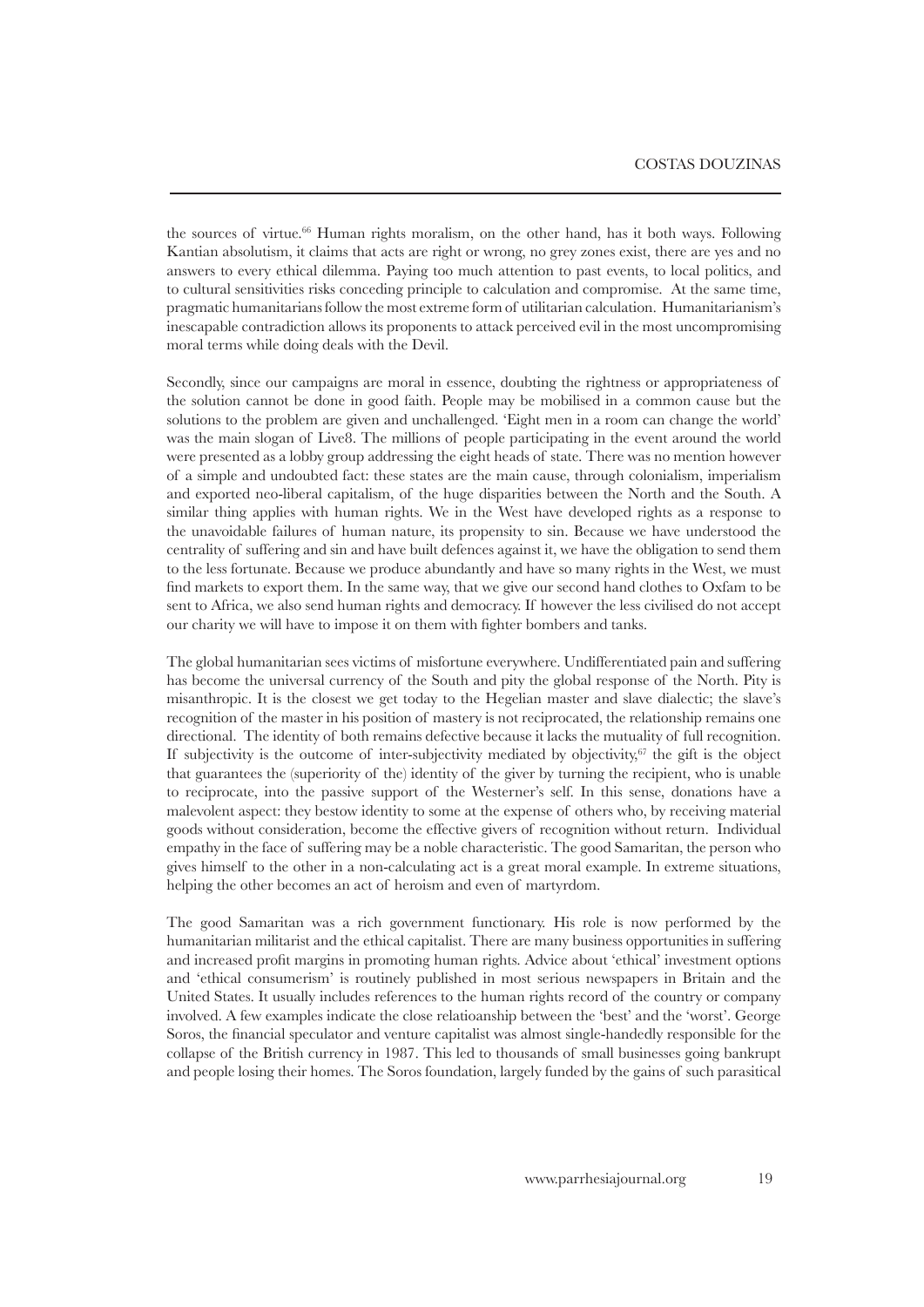if not piratical activities, however promotes democracy and human rights in Eastern Europe and the Balkans. Bill Gates having monopolised through Microsoft the computing industry is generously giving millions away to good causes around the world. The oil giant Shell does not have a reputation for human rights campaigns. Indeed, in 1995, Shell was involved in the execution of nine Ogoni activists, including the renowned author Ken Saro-Wiwa, who fought for the land rights of their people brutally violated by the Nigerian government with the connivance of Shell. However after protests against its activities, Shell now proclaims its commitment to human rights. Its web-site has an introduction to Nigerian literature, in which Saro-Wiwa is presented as a martyr. Similarly, the Chinese government, never slow in realising a business opportunity allows a few high profile dissidents to emigrate to the West as a sop to human rights campaigns while continuing its repression. This way it sets itself up 'as a business enterprise that deals in politicised human persons as precious commodities.'68 As Joseph Slaughter puts it, human rights has now become a large corporation and should be renamed 'Human Rights Inc.'69

The great modern philosophies of history promised progress through reason. Napoleon, the first modern emperor, was the 'spirit [that is freedom] on horseback' for Hegel. The communists preached 'soviets and electricity'; humanity would be united in future equality through the marvels of technology and common ownership of the means of production. The Nazis tried to purify humanity by eliminating the Jews and the gypsies as inferior races, the Stalinists by purging those who disagreed or obstructed the ideology of violently accelerating the historical process. All great ideologies of the last century ended in violence, atrocities and disaster. These great rationalisms justified their atrocities against race, class, ideology or ethnicity with the argument that a few million dead were the necessary price to pay for the future unity of humanity. Ideologies are systems of thought, ways of understanding and explaining the world drawn from a particular perspective, that of class, nation or religion.

Today we have abandoned both ideology and the attempt to understand the world. Post-communist humanitarianism, scared by the atrocities of 20th century ideology, prefers a suffering humanity and replaces the grand narratives of history with the misfortune of the species. This accords fully with the neo-liberal claim that history has ended, that all history-moving political conflict has been resolved and ideology no longer has any value. The young people who join NGOs would have joined left-wing groups and campaigns a few years earlier. The quest for justice, the great motivating force of politics has become anti-political. Care for the victims, defence of rights, promotion of free choices is the indisputable ideology of our post-political world. Humanity has been united not through the plans of revolutionaries, but through universal pain, pity and the market. Political events are not analysed concretely or examined for their historical roots; they are judged by the amount of suffering they generate. It is a comforting vision. We are guided exclusively by moral feelings. United in our pity, we call for soothing interventions and care little for the pre or post-intervention situation as long as they reduce the amount of pain. As a result, the complexity of history, the thick political context and the plurality of possible responses to each new 'humanitarian tragedy' is lost.

Ideologies sacrificed individuals for the future of humanity; for humanitarians individuals count only as ciphers for suffering humanity. The uniqueness of every person and situation is replaced by a grey, monolithic humanity, the very opposite of the infinite diversity of human experience. According to Alain Finkielkraut, 'the humanitarian generation does not like men –they are too disconcerting- but enjoys taking care of them. Free men scare it. Eager to express tenderness fully while making sure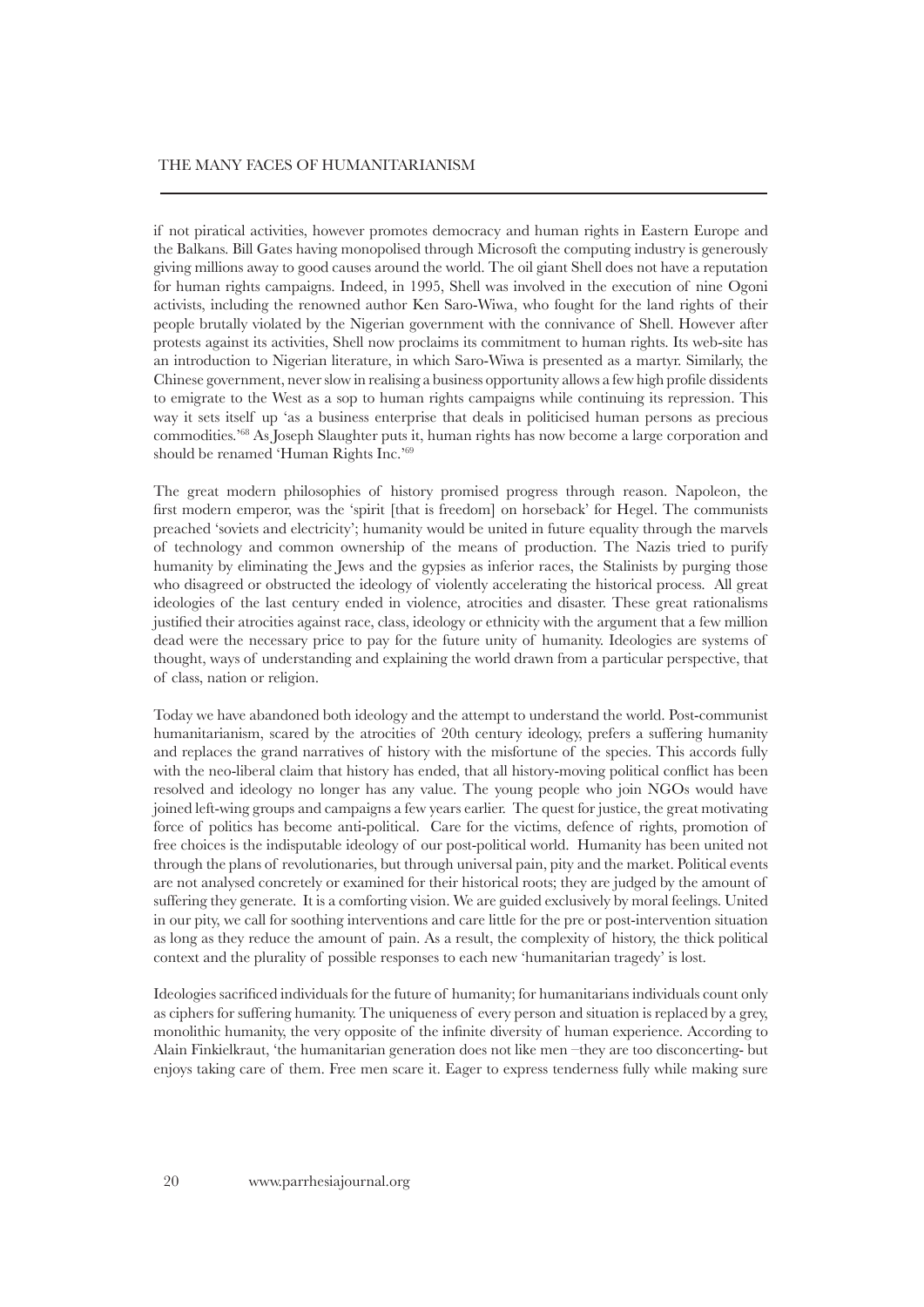that men do not get away, it prefers handicapped people.'70 Moreover, as the value of pity and of the resulting intervention is determined in a virtual stock exchange of suffering, the 'price' of calamities is endlessly pushed upwards. The Holocaust has become the universal standard of comparison, and the measure of evil of each new real or imagined atrocity, each Rwanda, Bosnia, Kosovo, is judged against that. As Paul Ricoeur put it, 'the victims of Auschwitz are the representatives, par excellence, in our memory of all history's victims. Victimisation is the other side of history than no trick of reason can ever justify.'71 Pity has replaced politics, morality reason, suffering progress. The universal exchange of suffering and market capitalism have finally become global currency.

Religion is inherently a discourse of truth. It must proclaim the superiority of its doctrines. Universal morality follows the same route. It is impossible to claim the universality of a moral code or principle and accept that others may legitimately disagree with it. If there are many views but one right answer, it is incumbent upon the person, the state or the alliance who has it to pass it on and eventually impose it on others. Morality, like religion, arranges people in hierarchy of superiority. The 'globalisation of human rights fits a historical pattern in which all high morality comes from the west as a civilising agent against lower forms of civilisation in the rest of the world.'72 Despite differences in content, colonialism and the human rights movement form a continuum, episodes in the same drama, which started with the great discoveries of the new world and is now carried out in the streets of Iraq: bringing civilisation to the barbarians. The claim to spread Reason and Christianity gave the western empires their sense of superiority and their universalising impetus. The urge is still there; the ideas have been redefined but the belief in the universality of our worldview remains as strong as that of the colonialists. Human rights 'are secularising the Last Judgment' admits Ulrich Beck.73 There is little difference between imposing reason and good governance or between proselytising for Christianity and human rights. They are both part of the cultural package of the West, aggressive and redemptive at the same time. As Immanuel Wallerstein put it, 'the intervenors, when challenged, always retort to a moral justification – natural law and Christianity in the sixteenth century, the civilising mission in the nineteenth century, and human rights and democracy in the late twentieth and twenty-first centuries.'74

The westerner used to carry the white man's burden, the obligation to spread civilisation, reason, religion and law to the barbaric part of the world. If the colonial prototypes were the missionary and the colonial administrator, the post-colonial are the human rights campaigner and the NGO operative.75 Humanity has replaced civilisation. 'The humanitarian empire is the new face of an old figure' one of its supporters admits. 'It is held together by common elements of rhetoric and selfbelief: the idea, if not the practice, of democracy; the idea, if not the practice, of human rights; the idea, if not the practice, of equality before the law.'76 The postmodern philanthropist, on the other hand, does not need to go to far-flung places to build clinics and missions. Globalisation has ensured that he can do that from his front room, watching TV images of desolation and atrocity and paying with his credit card. As Upendra Baxi puts it, 'human rights movements organise themselves in the image of markets' turning 'human suffering and human rights' into commodities.<sup>77</sup>

But despite the structural differences between victim and rescuer, the vision of politics projected in human rights campaigns is common to both. The donor is as much a passive recipient of messages and solutions as the victim and aid-recipient. His contribution is restricted to accepting the alternatives offered by governments and the media. If the victim is the witless plaything of powers beyond his control, the donor equally accepts that this part of the world is beyond redemption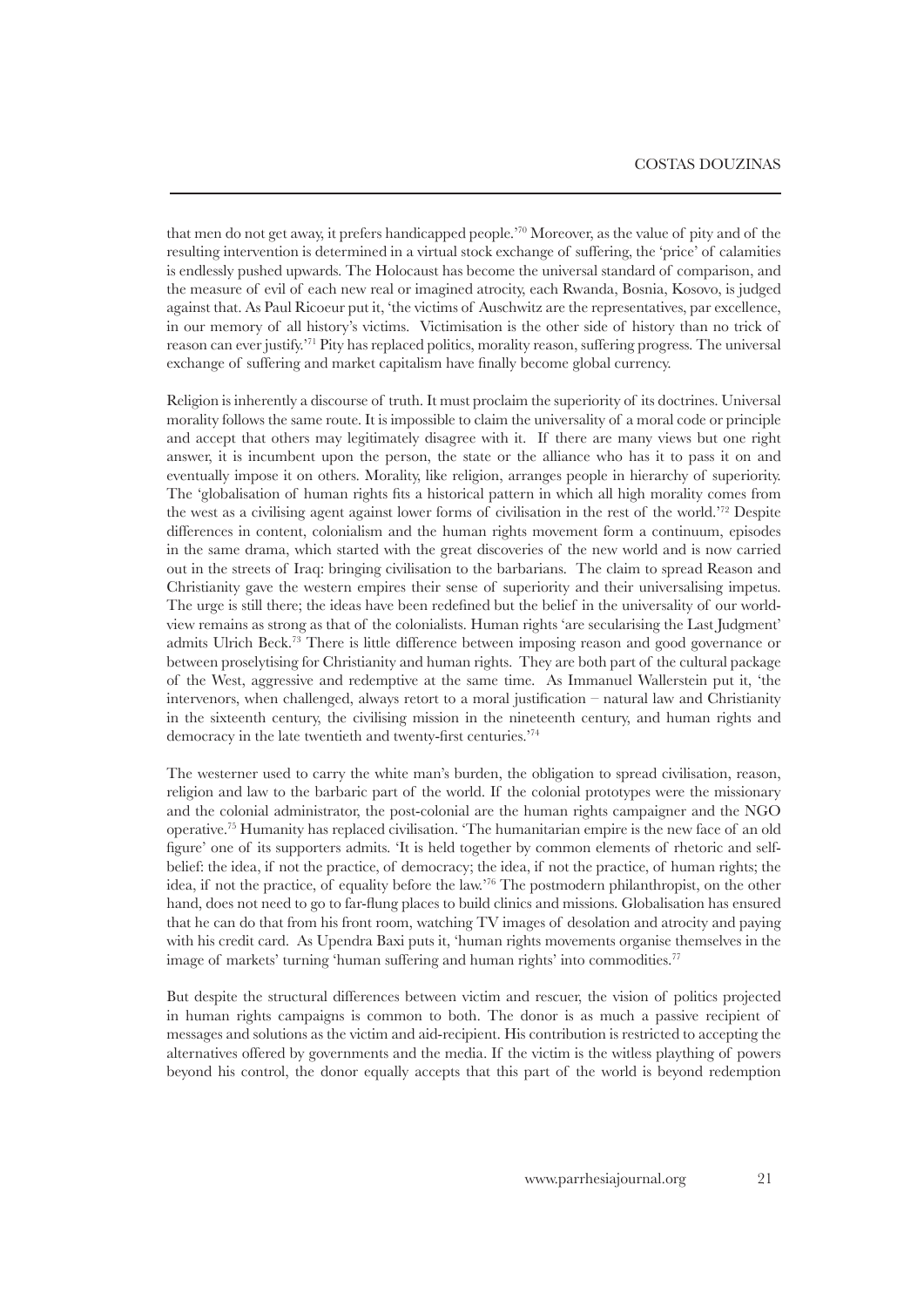and philanthropy is a transient palliative. Unlike the missionary, the humanitarian does not need to believe in any particular religion or ideology, except the global ideology that people suffer and we have an obligation to relieve their woes. Pain and suffering has replaced ideology and moral sentiments have replaced politics, as Richard Rorty advised us to do. But this type of humanitarian activism ends as an anti-politics, as the defence of 'innocents' without any understanding of the operations of power and without the slightest interest in the collective action that would change the causes of poverty, disease or war.

#### THE 'OTHER' OF HUMANITARIANISM

The massive character of humanitarian campaigns despite their relatively meagre returns indicates that the stakes go beyond the immediate action. On the surface, the characteristics of the victims stand in stark contrast to those of their saviours. By joining the humanitarian drive we create our own selves. Standing against the faceless mass, the saviour is individualised. Standing against the evil, the donor becomes virtuous. Standing against inhumanity, the campaigner is elevated to full humanity. And as human rights are not given easily to community building and political collaboration, the main sentiment connecting donors and letter-writers is their relief that they do not find themselves in the position of the recipients of their generosity.

Human rights campaigns construct the post-political western subjectivity: they promise the development of a non-traumatised self (and society) supported by our reflection into our suffering mirror-images and by the displacement of the evil in our midst onto their barbaric inhumanity. Using psychoanalytical terms, we can distinguish three types of otherness that support our selfhood and identity, the imaginary, the symbolic and the real. When defined as victim, as the extreme example of universal suffering, the Other is seen as an inferior I, someone who aspires (or should aspire) to reach the same level of civilisation or governance we have. Their inferiority turns them into our imaginary Other in reverse, our narcissistic mirror-image and potential double. These unfortunates are the infants of humanity, ourselves in a state of nascency. In their dark skins and incomprehensible languages, in their colourful and 'lazy' lives, in their suffering and perseverance, we see the beautiful people we are. They must be helped to grow up, to develop and become like us. Because the victim is our likeness in reverse, we know his interests and impose them 'for his own good'.

The cures we offer to this imaginary other follows our own desires and recipes. The humanitarian movement is full of these priority cures: liberalisation of trade and opening the local markets is more important than guaranteeing minimum standards of living; democracy is more important than survival. Lack of voting rights in one-party states, censorship of the press or lack of judicial guarantees in China or Zimbabwe are the prime examples of beastliness; death from hunger or debilitating disease, high infant mortality or low life expectancy are not equally important. In the 1980s, the European Community built wine lakes and butter mountains and preferred to stock uselessly and even destroy the produce to avoid flooding the marketplace and driving prices down. Similarly today democracy and good governance, our greatest exports must be sold at the right price: they must follow our rules and should not be used against our interests. As an American official put it complaining about Venezuelan policies challenging American hegemony and redistributing the oil wealth of the country, 'the government's actions and frequent statements contribute to regional instability…despite being democratically elected, the government of President Hugo Chavez has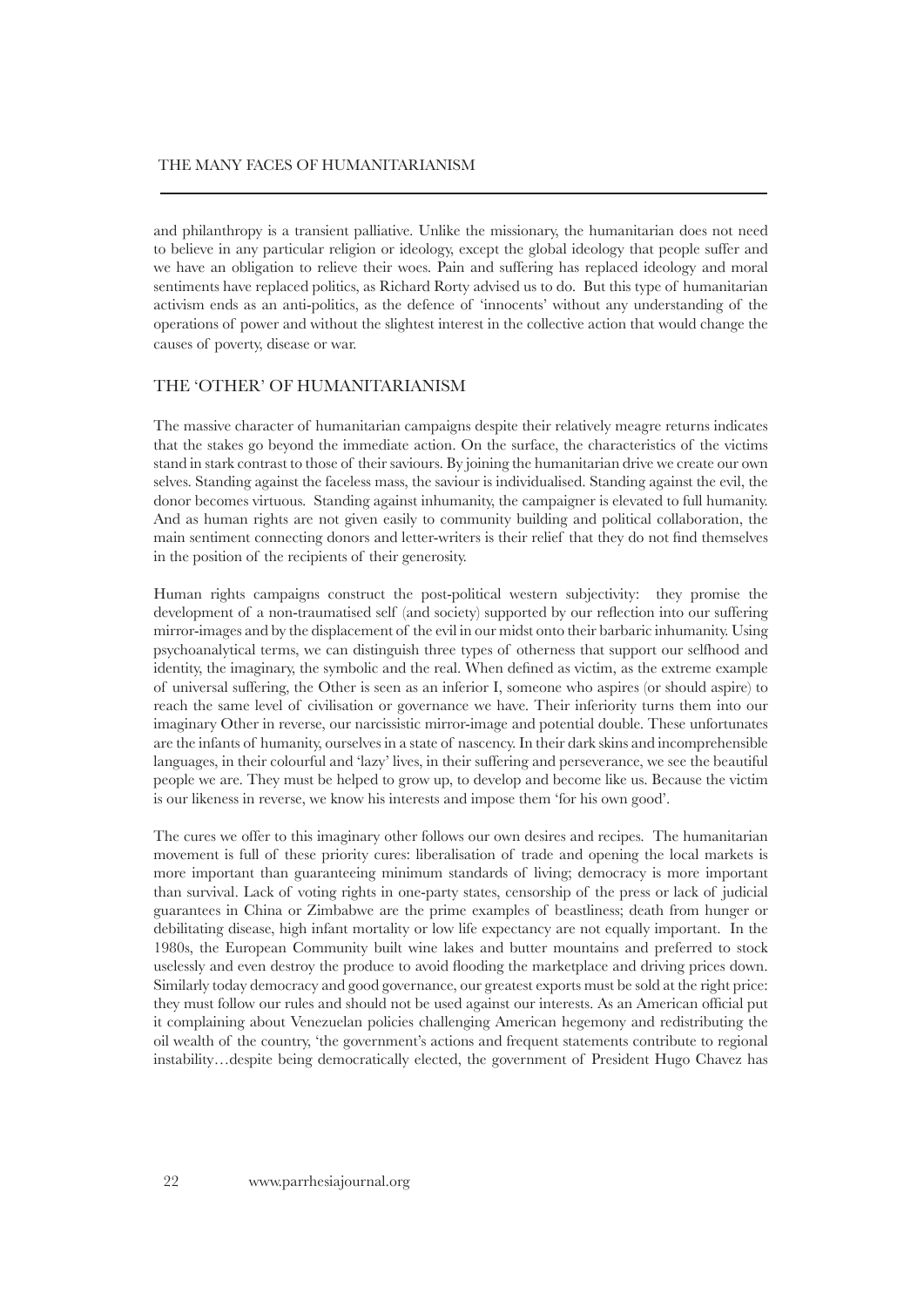systematically undermined democratic institutions.'78

The second type of otherness is symbolic. We enter the world through our introduction to the symbolic order, as speaking beings subjected to the law.<sup>79</sup> The others, the unfortunate victims of dictators and tsunamis, have not learned as yet to speak (our) language and accept (our) laws, they are non-proper speakers or in-fants. Consumption of western goods and civil and political rights are signs of progress. If the Chinese have Big Macs and Hollywood movies, democracy and freedom will eventually follow. Learning the importance of consumerism and human rights may take some time as all education and socialisation does. But it takes precedence over economic re-distribution and cultural recognition. Our legal culture promotes equality and dignity by turning concrete people to abstract persons, bearers of formal rights. According to Zen Bankowski, 'it is as legal persons, the abstract bearers of rights and duties under the law, that we treat concrete people equally. Thus the real human person becomes an abstraction - a point at which is located a bundle of rights and duties. Other concrete facts about them are irrelevant to the law…You do not help a person but give them their rights.'80 This is the West's considered answer: give these unfortunates human rights and second-hand clothes and they will, in time, attain full humanity.

Finally, we have the evil inhuman, the irrational, cruel, brutal, disgusting Other. This is the other of the unconscious. As Slavoj Zizek puts it, 'there is a kind of passive exposure to an overwhelming Otherness, which is the very basis of being human…[the inhuman] is marked by a terrifying excess which, although it negates what we understand as 'humanity' is inherent to being human.<sup>'81</sup> We have called this abysmal other that lurks in the psyche and unsettles the ego various names: God or Satan, barbarian or foreigner, in psychoanalysis death drive or the Real. Individually and socially we are hostages to this irreducible untameable otherness. Becoming human is possible only against this impenetrable inhuman background. Split into two, according to a simple moral calculus, this Other has both a tormenting and a tormented part, both radical evil and radical passivity. He represents our narcissistic self in its infancy (civilisation as potentia, possibility or risk), civilisation in its cradle; but also what is most frightening and horrific in us, the death drive, the evil persona that lurks in our midst. We present the Other as radically different, precisely because he is what we both love and hate about ourselves, the childhood and the beast of humanity. The racial connotations of this hierarchy are not far from the surface. As Makau Mutua has argued, 'Savages and victims are generally non-white and non-Western, while the saviours are white. This old truism has found new life in the metaphor of human rights.'82

A similar residue, a 'nonlinked thing'83 beyond control and constitutive faultline haunts community and its law. It is analogous to an 'unconscious affect', encountered in the 'sharp and vague feeling that the civilians are not civilised and that something is ill-disposed towards civility' that 'betrays the recurrence of the shameful sickness within what passes for health and betrays the "presence" of the unmanageable'.84 The original separation from other people and societies, the break that lies at the foundation of the modern nation-state cannot be fully represented or managed but keeps coming back as social sickness and personal malady. The unnameable other returns in xenophobia and racism, in hatred and discrimination and remains intractable to politics. Politics becomes a 'politics of forgetting', a forgetting of past injustices and current symptoms, a considered strategy which tries to ban what questions the legitimacy of institutions by turning the threatening imponderable powers into memory and myth or into celebration of fictitious unity.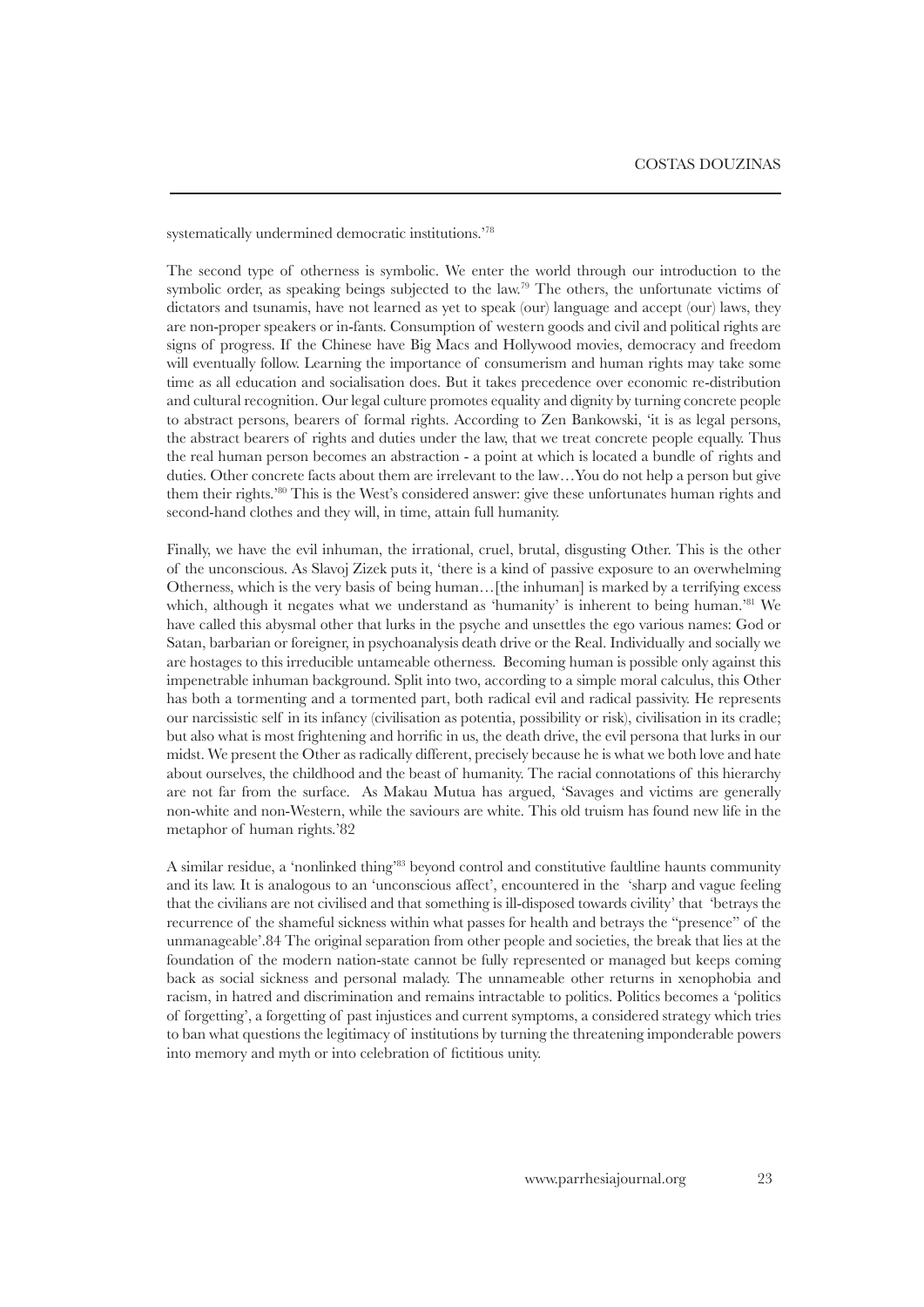Psychoanalysis reminds us that lack and desire leads to symptoms, often violent and repetitive, the cause of which is forgotten because it never entered consciousness. One could claim that the perennial and perennially failing quest for justice is the result of these symptoms, a trace that signifies a past trauma or a future union, always deferred and different. Justice is the name of social desire for unity and wholeness and the series of symptoms created by the lack of this foundational and unattainable condition. Injustice, on the other hand, is the way through which people construct this sense of lack, incompleteness or disorder, the name given to the symptoms of social exclusion, domination or oppression. $85$  This approach could help us understand the psychic and social investment in human rights campaigns. The absolute and inhuman otherness that lurks in us leads to repression, cruelty and returns in symptoms. We call evil the effects of what we are unable to control in our psychic or social selves, the uncanny fears and symptoms the inhuman part of humanity causes. Absolute evil begins with the attempt to tame this untameable, to dismiss the inhuman in the human in order to master humanity completely.86 We try to silence the terror of the inhuman thing within us by turning it into a question of morality, into evil and obscenity and displacing it into the savage and suffering others. The victims we try to rescue are stand-ins for our own malady. We hope to become whole, to integrate our conscious, rational self and domesticate our unconscious, traumatic, affective part by projecting it into those others upon whom we export our pathetic and atrocious traits. To become fully human, to become whole, our inhuman part is wholly projected onto the other. The internal divide becomes a symmetrical external separation as humanity is neatly split into two, barbarian and kinsman, victim and rescuer, the (evil) inhuman and the (moral) human. The legal category of crimes against humanity expresses well this split. It is humanity that commits atrocities against itself, it is humanity that acts inhumanely, in denial of its dependency on the inhuman other that lurks within us. As Jean-Francois Lyotard put it, the Holocaust was the completion of the dream to exterminate those people (the Jews, the gypsies) who in their otherness bear witness to the absolute other. The rights of the other are about speaking new, the immemorial power of the other and our inability to announce it.<sup>87</sup>

The stakes of humanitarian campaigns are high. Positing the victim and/or savage other of humanitarianism we create humanity. The perpetrator/victim is a reminder and revenant from our disavowed past. He is the West's imaginary double, someone who carries our own characteristics and fears albeit in a reversed impoverished sense. Once the moral universe revolves around the recognition of evil, every project to combine people in the name of the good is itself condemned as evil. Willing and pursuing the good inevitably turns into the nightmare of totalitarianism. This is the reason why the price of human rights politics is conservatism. The moralist conception both makes impossible and bars positive political visions and possibilities. Human rights ethics legitimises what the West already possesses; evil is what we do not possess or enjoy. But as Alain Badiou puts it, while the human is partly inhuman, she is also more than human. There is a 'superhuman or immortal dimension in the human.' We become human to the extent that we attest to a nature that, while fully mortal, is not expendable and does not conform to the rules of the game. The status of victim, on the other hand, 'of suffering beast, of emaciated dying individual, reduces man to his animal substructure, to his pure and simple identity as dying…neither mortality nor cruelty can define the singularity of the human within the world of the living.'<sup>88</sup>

We should reverse our ethical approach: it is not suffering and evil which define the good as the defence humanity puts up against its bad part. It is our positive ability to do good, our welcoming of the potential to act and change the world that comes first and must denounce evil as the toleration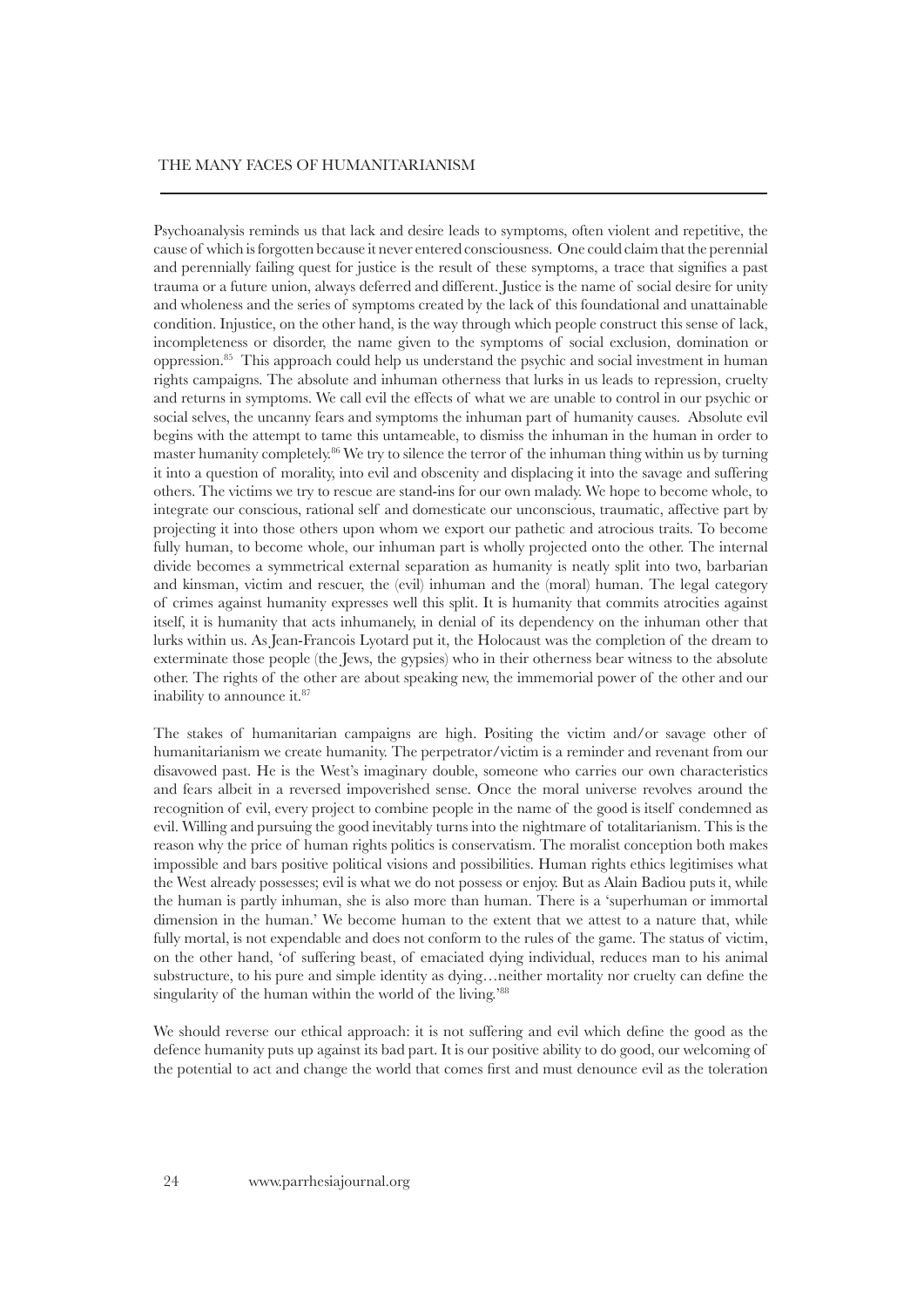or promotion of the existent, not the other way around. In this sense, human rights are not what protects from suffering and inhumanity. Radical humanitarianism aims to confront the existent with a transcendence found in history, to make the human, constantly told that suffering is humanity's inescapable destiny, more than human. We may need to sidestep rights in favour of right.

Costas Douzinas LLB (Athens) LLM PhD (London) is a Professor of Law and Dean of the Faculty of Arts and Humanities at Birbeck University. Prof. Douzinas joined the Department in 1992 and was Head of Department from 1996 to 2002.

Costas was educated in Athens during the Colonels dictatorship where he joined the student resistance. He left Greece in 1974 and continued his studies in London, where he received the Masters in Law and PhD degrees from the LSE and, in Strasbourg, where he received the degree for teachers of Human Rights. He taught at Middlesex, Lancaster and Birkbeck where he was appointed in 1992 as a member of the team which established the Birkbeck School of Law.

Prof. Douzinas is a visiting Professor at the University of Athens and has held visiting posts at the Universities of Paris, Thessaloniki and Prague. In 1997 he was awarded a Jean Monnet fellowship by the European University Institute, Florence. In 1998 he was a visiting fellow at Princeton University and at the Cardozo School of Law. In 2002, he was a Fellow at Griffith University, Brisbane and at the Universities of Beijing and Nanjing.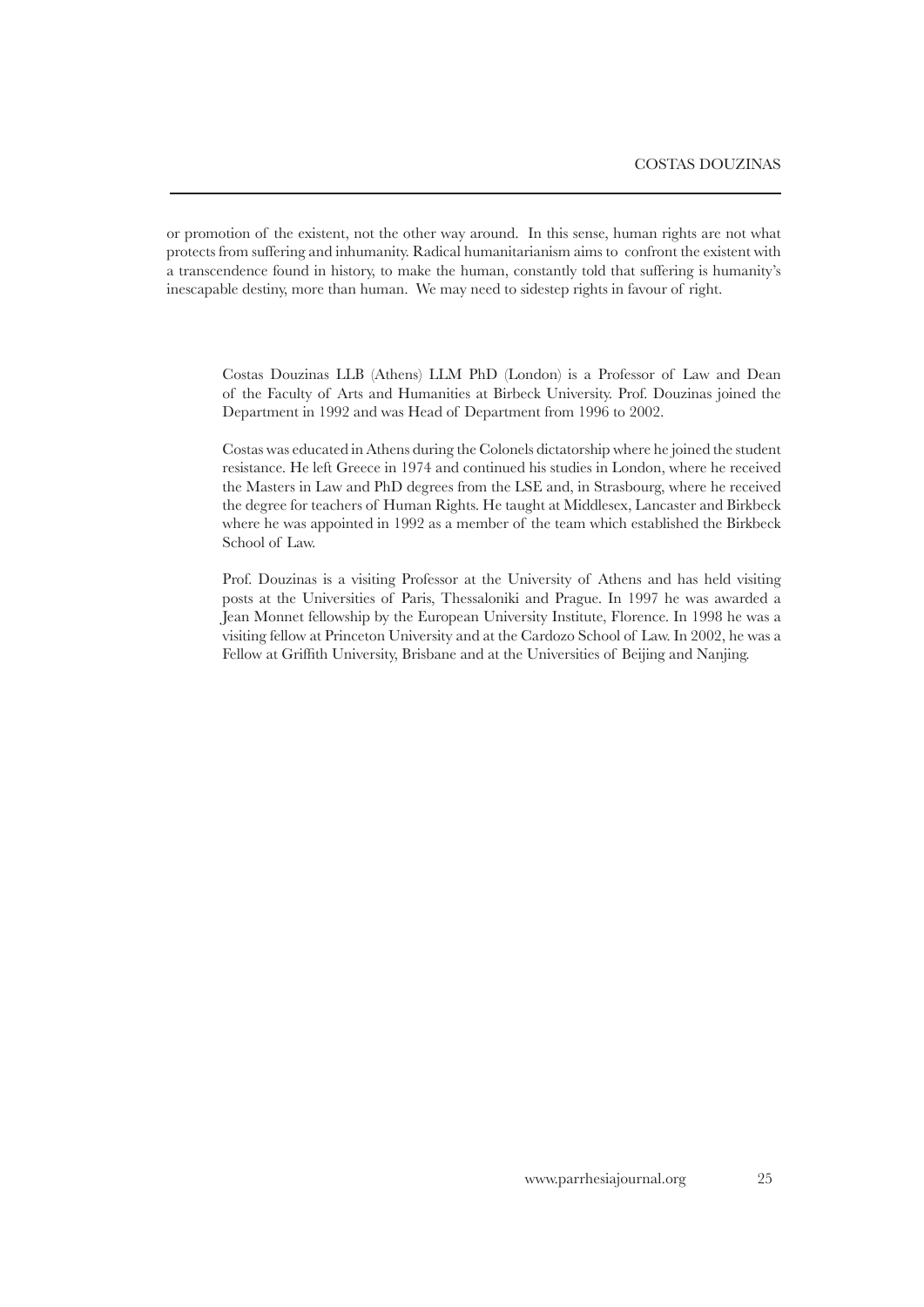3. Michael Ignatieff, *Human Rights as Politics and Ideolatry* (Princeton, Princeton University Press, 2000).

4. Francis Fukuyama, *Our Postmodern Future* (London, Porfile, 2002), 149.

6. See Jean-Luc Nancy, *The Inoperative Community* (Minneapolis, University of Minnesota Press, 1991), Introduction.

7. For a use of the psychoanalytic concept of 'overdetermination' in political theory, see Ernesto Laclau and Chantal Mouffe, *Hegemony and Socialist Strategy: Towards a Radical Democratic Politics* (Winston Moore and Paul Cammack trans.) (London, Verso 1985), 97-105.

8. Peter Singer, 'Great Apes deserve life, liberty and the prohibition of torture', *The Guardian*, May 27, 2006, 32.

9. Compare R. v. Ministry of Defence, ex parte Smith [1996] 1 All ER 257 CA with Smith v. Grady v. UK, ECHR Application Number 33985 and 33986/96, Judgment of 27 September 1999. The English courts found that discharge from the army was not unreasonable but the European Court of Human Rights ruled that it amounted to a violation of the right to privacy in Article 8 of the Convention.

10. The seminal text is Jaques Lacan, 'The Mirror Stage As Formative of the Function of the I As Revealed in Psychoanalytic Experience' in Jaques Lacan, *Ecrits: A Selection* (Alan Sheridan trans.) (London, Routledge, 2001).

11. See chapter 2 of my *Human Rights and Empire: The Political Philosophy of Cosmopolitanism* (Routledge early 2007).

12. David Kennedy, *The Dark Side of Virtue* (Princeton, Princeton University Press, 2004), chapter 8.

13. ibid. 327-9.

14. ibid. 277

15. Rony Brauman and Pierre Salignon, 'Iraq: In Search of a Humanitarian Crisis' in Fabrice Weissman ed., *In the shadow of just wars* (London, Hurst, 2004) 269-270.

16. ibid. 284. In a bizarre story that exemplifies how Western governments exploit the work of NGOs, the Russians exposed, in 2006, two spies working for British intelligence who used fake rocks to conceal receivers for gathering and passing on secret data. The spies contacts and aid recipients were various human rights Russian NGOs.

17 Quoted in Michael Ignatieff, *Empire Lite* (London, Vintage, 2003) 90-1.

- 18 ibid. 59. Ignatieff refers to Kosovo but his statement is even more applicable to Afghanistan or Iraq.
- 19 Conor Foley, "Caught in the Crossfire", *The Guardian*, May 7 2004, 23.

20 Michael Hardt and Antonio Negri, *Empire* (Cambridge, Mass., Harvard University Press, 2000), 36.

26 www.parrhesiajournal.org

<sup>1.</sup> Erudition and training in morals and the arts.

<sup>2.</sup> Louis Althusser, *For Marx*. Trans and Ed. Ben Brewster (London, Verso, 1969), 228: 'If the essence of man is to be a universal attribute, it is essential that concrete subjects exist as absolute givens; this implies an empiricism of the subject. If these empirical individuals are to be men, it is essential that each carries in himself the whole human essence, if not in fact, at least in principle; this implies an idealism of the essence. So empiricism of the subject implies idealism of the essence and vice versa' (emphasis in original).

<sup>5.</sup> At the other end of the liberal spectrum, Jurgen Habermas in *The Future of Human Nature* (Cambridge, Polity, 2003) detects the 'X factor' in the 'integrity of human nature'. Integrity is the basis of rationality and, in turn, of the universal ethics of human species, upon which human rights are based. The universal morality of human rights and the principles of freedom and equality are part of the 'species ethics'. Genetic intervention and custom-made designer babies are unacceptable because they violate this integrity and our moral selfunderstanding. Moral agency, Habermas argues, builds on a distinction between the 'man-made' and the 'grown' of human bodies given to us by nature. This distinction has allowed the development of autonomous morality and democracy, the highest achievements of universal rationality but is now threatened by genetic intervention. While cultures differ, moral self-recognition is the result of the 'vision different cultures have of "man" who - in his anthropological universality - is everywhere the same', at 39. Since for Habermas, this self-understanding is not culturally determined it must be an anthropological given. The liberal conceit is evident. Western moral humanism, the most local of traditions, is declared a universal anthropological category. Fukuyama's 'factor X', by avoiding to give content to the anthropological constant looks more credible than the 'species ethics' of Habermas.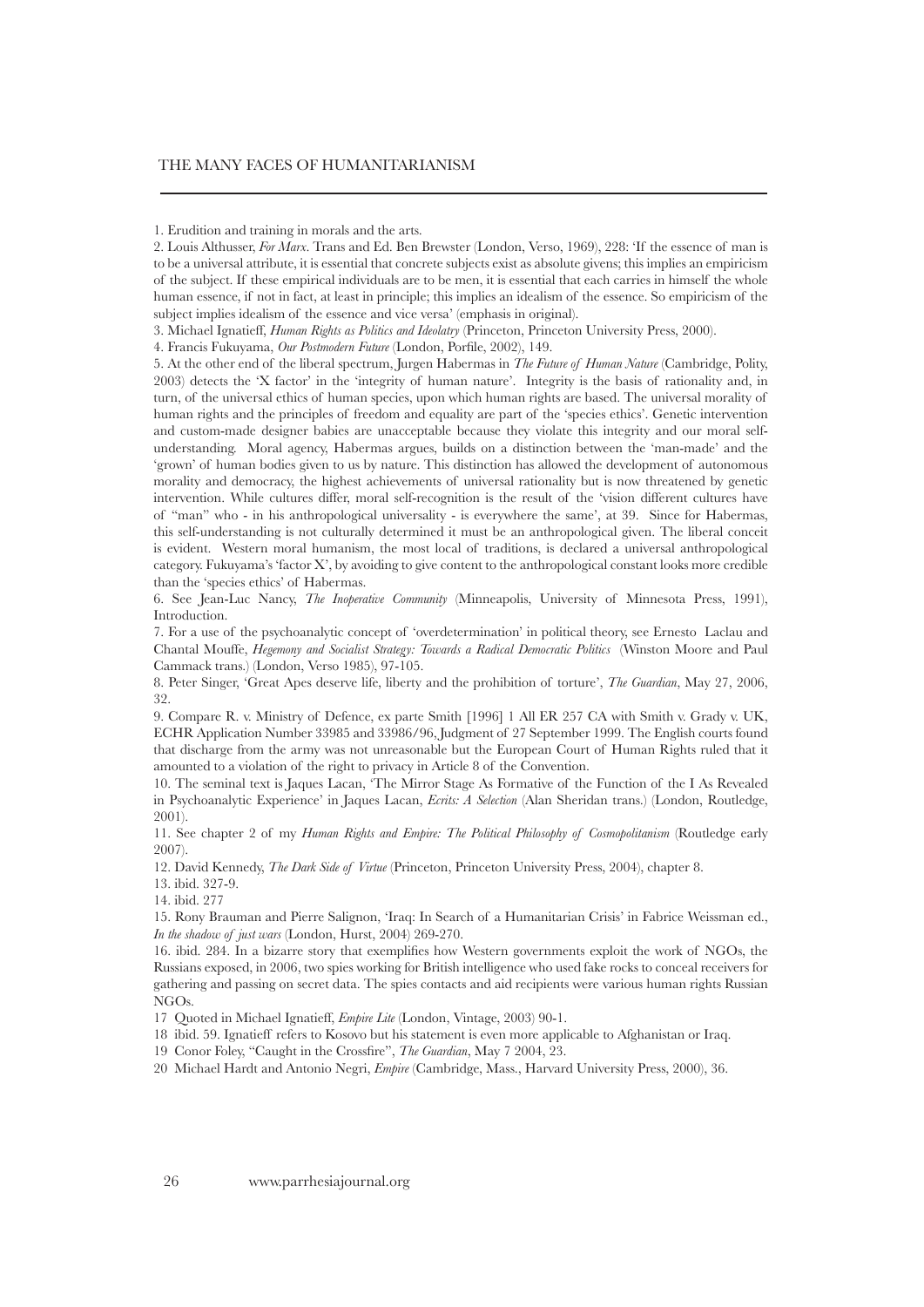- 22 Michael Ignatieff, *Virtual War* (London, Vintage, 2001), 111.
- 23 Christopher Coker, *Humane Warfare* (London, Routledge, 2001).
- 24 Two years later, Collins despaired. No weapons of mass destruction were found, the occupation has acted as the 'best recruiting agent for Al-Qaeda ever' and 'if freedom and a chance to live a dignified, stable life free form terror was the motive, then I think of more than 170 families last week would have settled for what they had under Saddam.' (*The Observer*, 18 September 2005, 17).
- 25 Kennedy op. cit., 287, 289.

26 ibid. 294, 296.

27 Michael Walzer, *Arguing about War* (New Haven, Yale University Press, 2004), 12.

28 Wesley Clark, *Waging Modern War* (Oxford, PublicAffairs, 2002), 421, 426.

29 Kennedy op. cit., 236-7.

30 Ignatieff, *Empire Lite*, 73-4.

31 ibid., 94.

32 Walzer, op. cit., 14.

33 Kennedy op. cit., 277.

34 Costas Douzinas, *The End of Human Rights* (Oxford, Hart, 2000), chapter 12.

35 Hilary Charlesworth, 'Author, Author!: A response to David Kennedy' 15 *Harvard Human Rights Journal* 127 (2002) 130.

36 Alex de Waal, 'The Moral Solipsism of Global Ethics Inc', *London Review of Books*, August 23, 2001, 15.

37 Euan Ferguson, *The Observer,* July 2005, 2.

38 Michael Ignatieff, Human Rights as Politics and Idolatry, op. cit., 3.

39 ibid. 173.

- 40 See chapters 4 and 5.
- 41 Bernard Ogilvie quoted by Etienne Balibar, *Politics and Truth* (Athens, Nissos, 1999), 43.

42 Giorgio Agamben, *Homo Sacer. Sovereign Power and Bare Life* (Daniel Heller-Roazen trans.) (Stanford, Stanford University Press, 1998), 133-4.

43 Rony Brennan, 'Contradictions of Humanitarianism' 7 *Alphabet City* 140 (2000).

44 Jacques Derrida, *Rogues*, Pascale-Anne Brault and Michael Naas trans (Stanford, Stanford University Press 2005) 97.

45 *The Guardian*, July 3, 2006, 13.

46 Klaus Gunther, 'Human Rights and Political Culture' in Philip Alston ed., *The EU and Human Rights* (Oxford, Oxford University Press, 1999), 126.

47 ibid. 132.

48 Richard Rorty, 'Human Rights, Rationality and Sentimentality' in Stephen Shute and Susan Hurley eds, *On Human Rights* (New York, Basic Books, 1993), 117; Rorty, *Contingency, Irony and Solidarity* (Cambridge, Cambridge University Press, 1989), xvi.

49 ibid. 126-7.

50 This is a position Emanuel Levinas attacked. Levinas insisted that there can be no reciprocity or substitution between the person making the ethical demand and its addressee. The encounter with the other is painful, disturbing and traumatic. In Levinasian ethics, the ego is caught by the other, it becomes literally hostage to the other's request. The other's demand torments and decentres me but only I can respond. This has nothing to do with the pity philanthropic campaigns generate nor with the moral superiority the charitable donator receives. See Douzinas, *End*, chapter 13.

51 Ignatieff, *Politics*, 95.

52 Richard Rorty, *Philosophy and Social Hope* (Lodnon, Penguin, 1999), xv; 'Introduction' in *Philosophical Papers*  (Cambridge, Cambridge University Press, 1991), 13.

53 C. B. McPherson, *The Life and Times of Liberal Democracy* (Oxford, Oxford University Press, 1991).

54 Michael Mann, *The Dark Side of Democracy: Explaining Ethnic Cleansing* (Cambridge, Cambridge University Press, 2005)

55 Kenneth Cmiel, 'The Emergence of Human Rights Politics in the United States' 86/3 *Journal of American* 

www.parrhesiajournal.org 27

<sup>21</sup> Kennedy op. cit., 271 and chapter 8 passim.